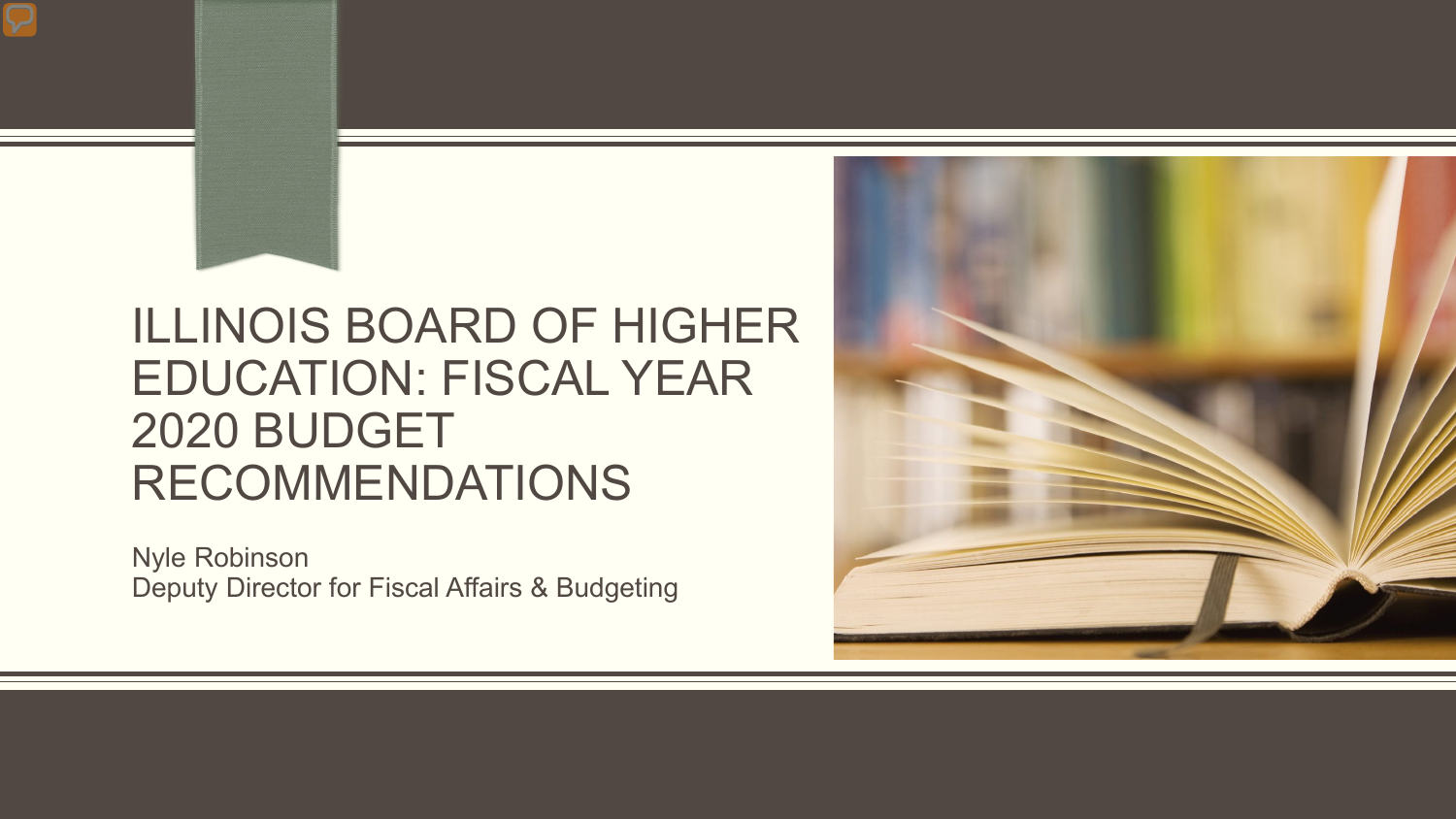# REVIEW OF ILLINOIS HIGHER EDUCATION FUNDING SINCE FY 02

Documenting the decline in state support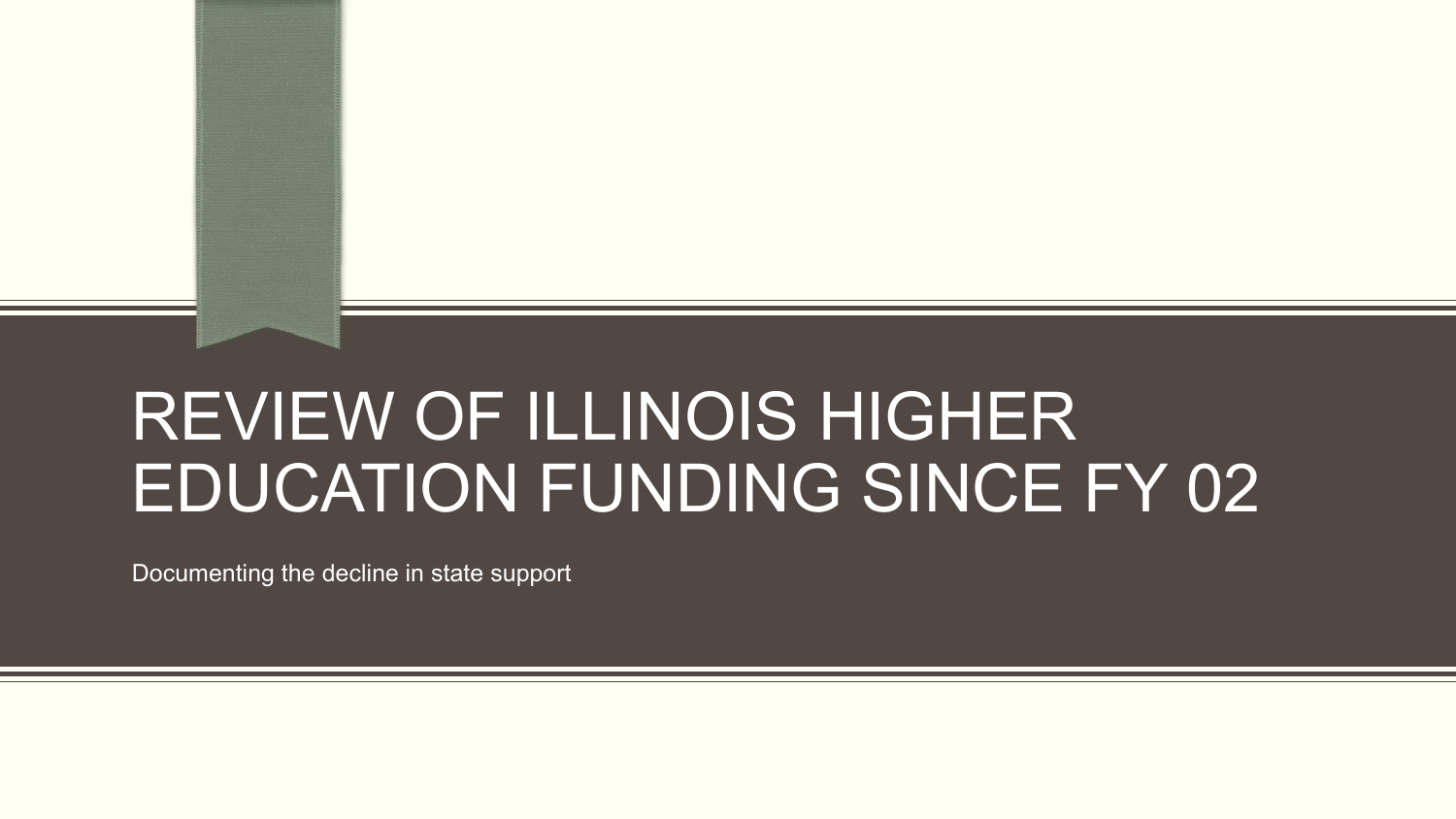#### Decline in State Support & Erosion from Inflation & Mandates

- Funding for higher education other than pensions peaked in FY02 at \$2.4 B, compared to \$1.9B for FY 2019
- Greatest single impact came from FY16
	- A one-time hit of \$1.2 B overall
- Adjusted for inflation & unfunded mandates, the buying power of FY 19 are only 52.9% what was received in FY 02
- Worst impact has been on public universities
	- Funding fell from \$1.5 B in FY 02 to \$1.1 B in FY 19
	- Adjusted for CPI inflation & unfunded mandates FY 19 state appropriation buying power is only 48.3% of FY 02 & adjusted to the Higher Education Price Index it is only 43.1% of FY 02 buying power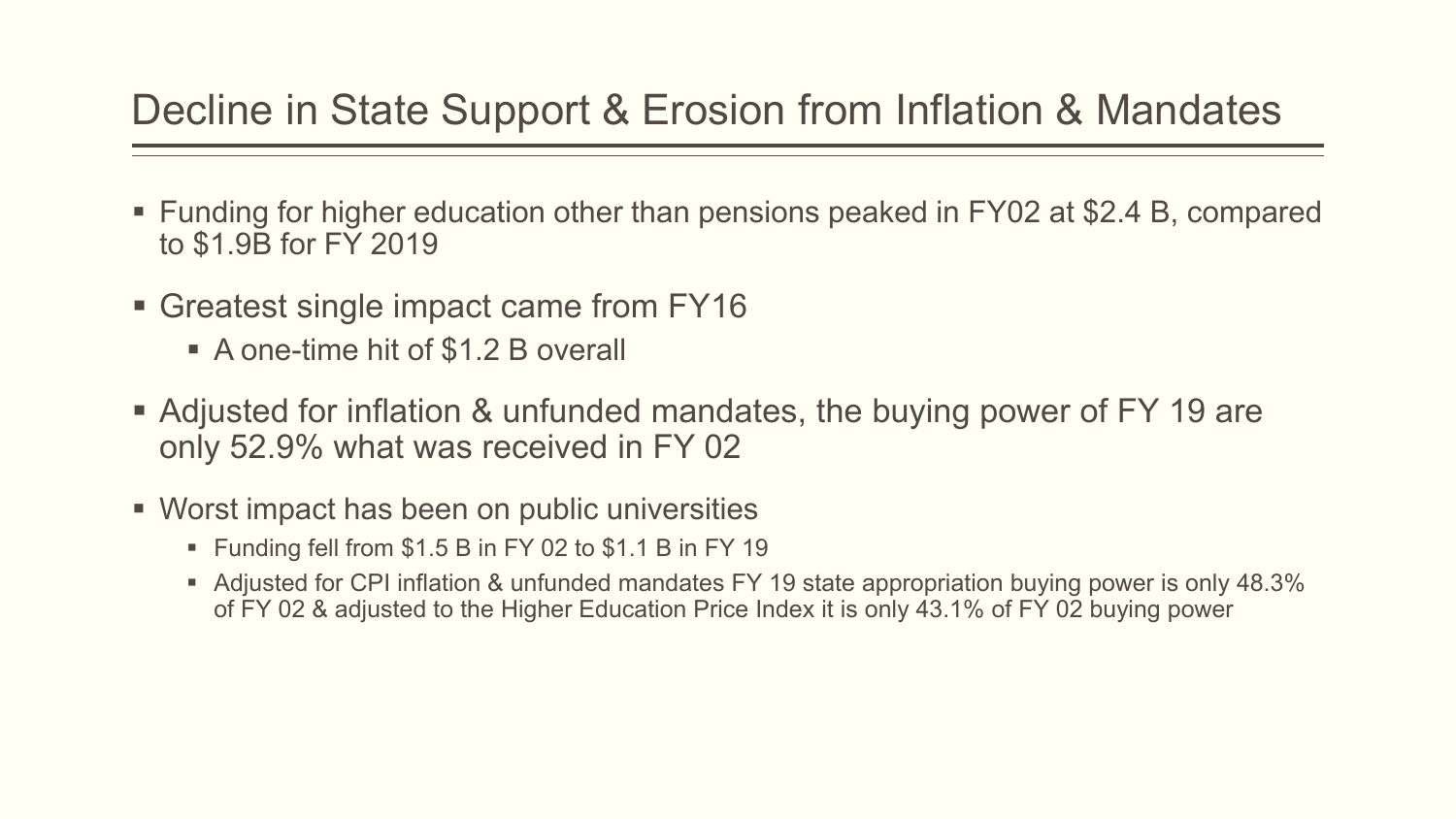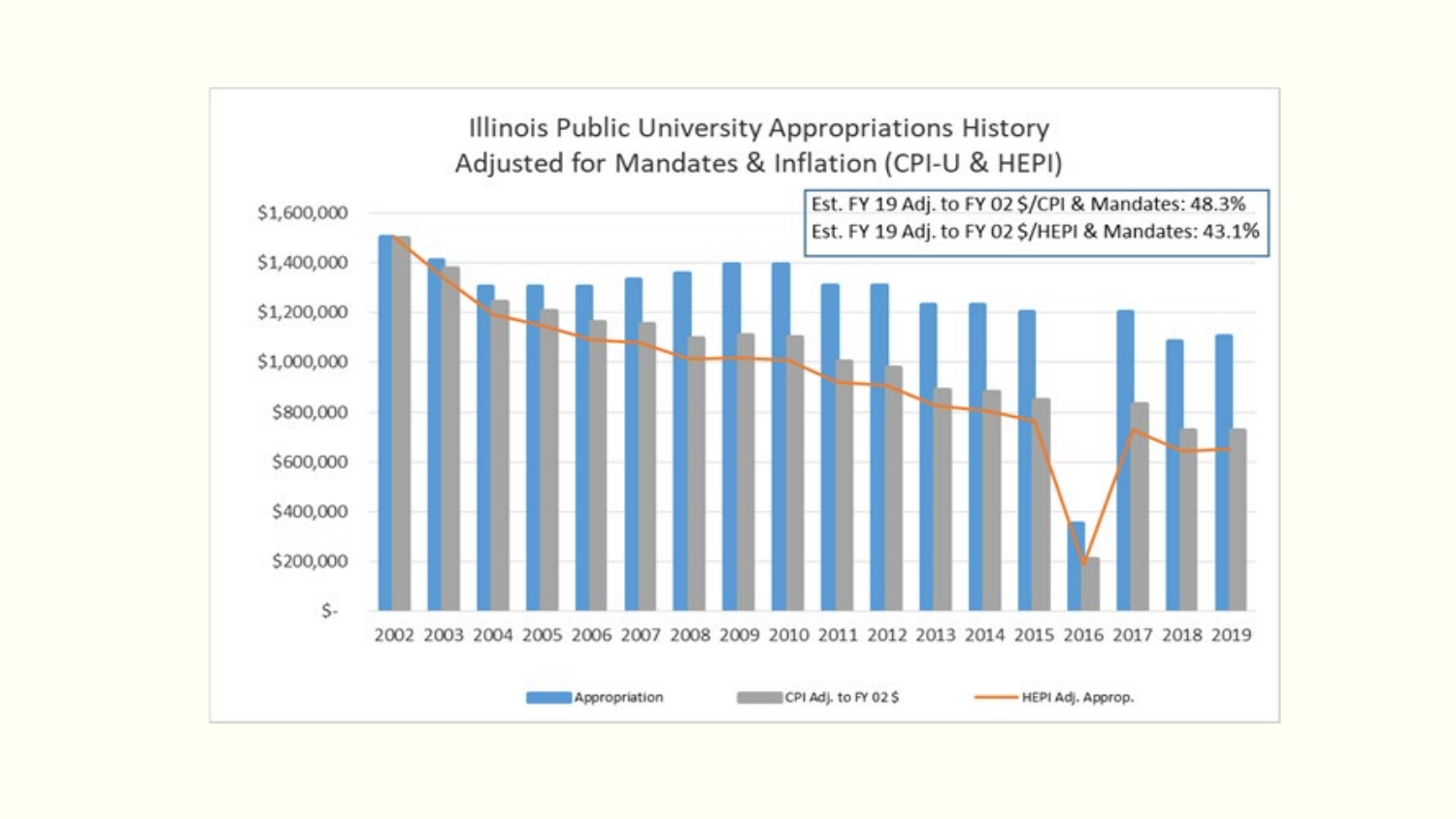#### Falling State Support: Impact on Tuition & Property Taxes

- To make-up for increase tuitions substantially declining state revenues, tuitions increased sharply
- State dollars fell from 72% of support for universities in FY 02 to just 34.9% in FY 18
	- State funds covered just 14.5% of costs in FY 16
- Community colleges were established on the principle that state funds would cover 1/3rd of their costs
	- State funds fell short of that goal in FY 02 but still covered 27.4% of CC costs in FY 02
	- State funds covered just 14.5% of CC costs in FY 17
	- State funds covered just 4.5% of community college costs in FY 16
	- Declining state support for community colleges also resulted in increased dependence on property taxes since FY 02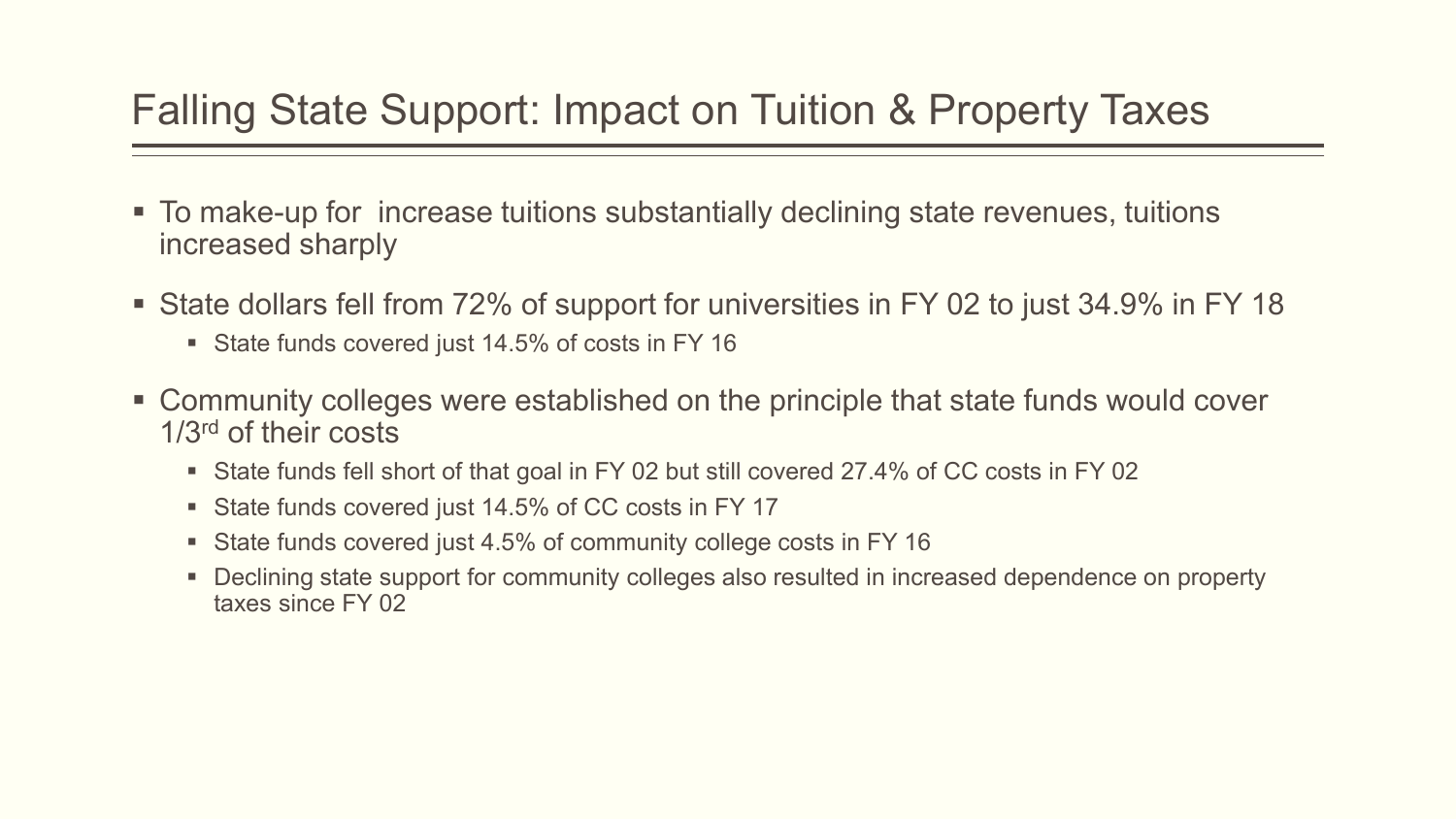#### University Distribution of Spending – FY 02 – FY 18

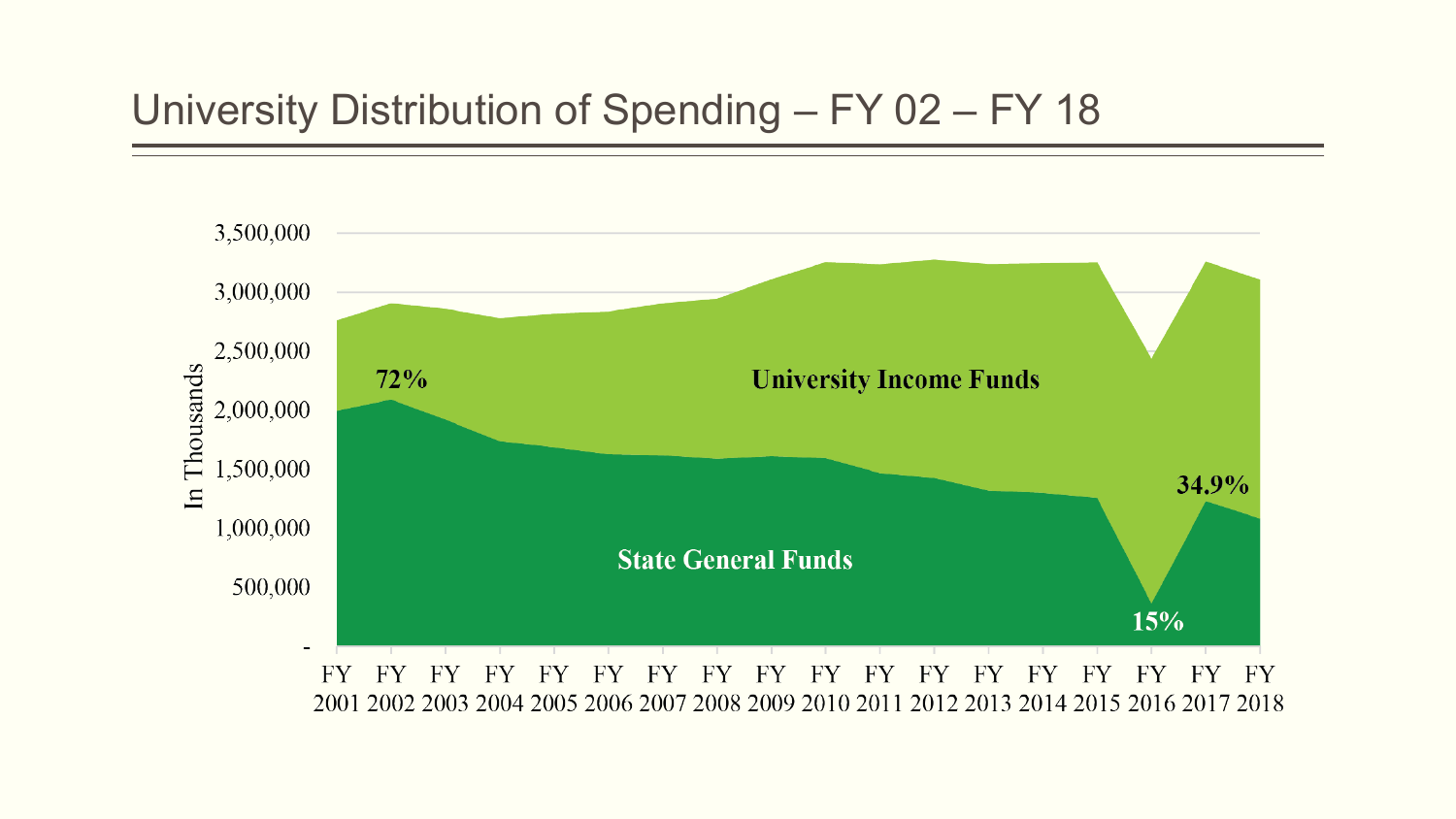#### Community Colleges Distribution of Spending – FY 02 – FY 19

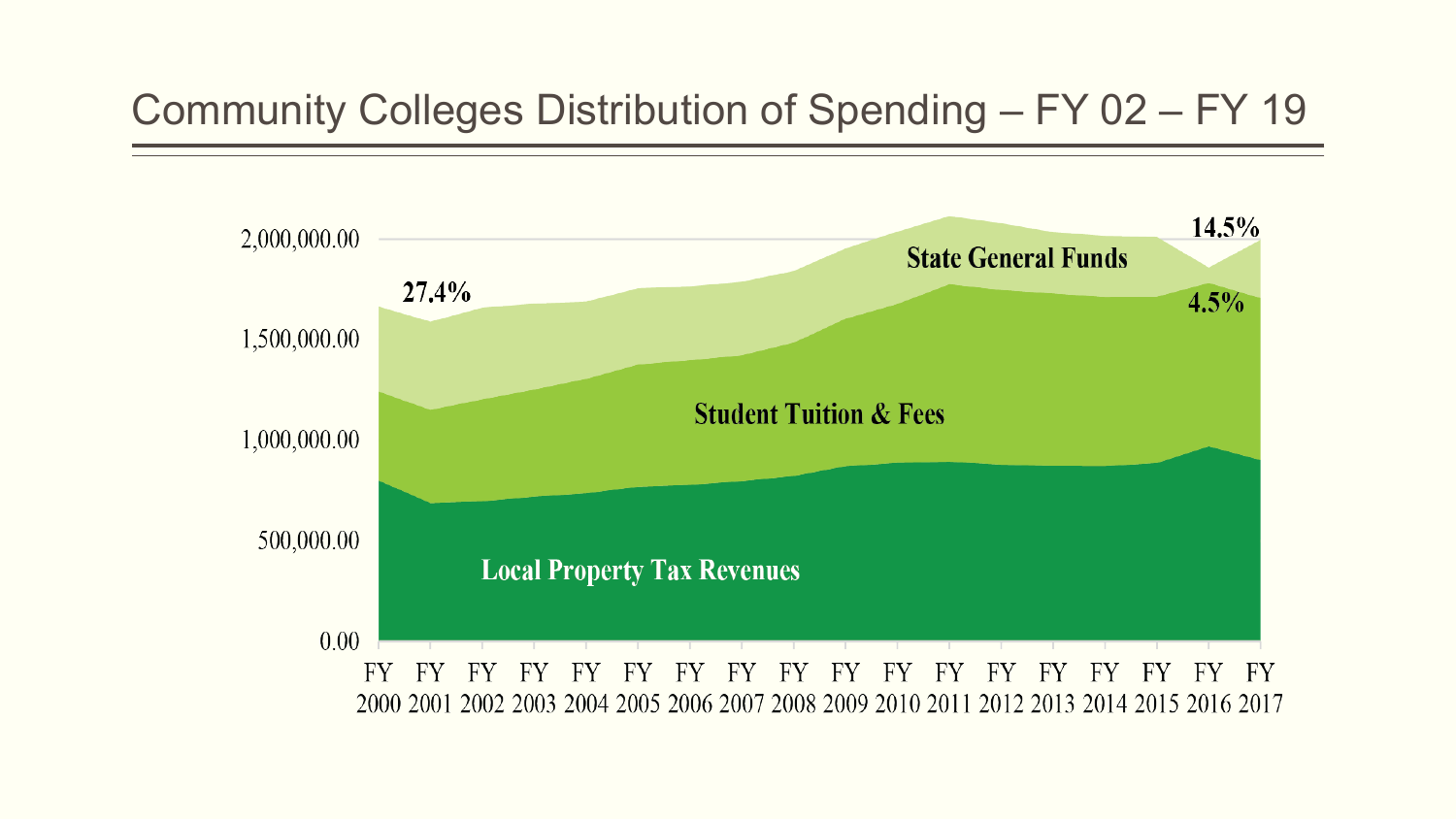#### Declining Monetary Award Program Coverage

- Traditionally MAP covered 100% of the average weighted tuition & fees at public universities & community colleges & all applications deemed eligible
- The proportion of average weighted public university tuition & fees covered has fallen to just 31.2% for FY 19
- The proportion of awards in suspension (unfunded) has increased significantly, with the less then half of eligible applications being funded for many years now
- **Declining funding of MAP has been a contributing factor to out-of-state student** migration & likely to many students choosing to not attend college at all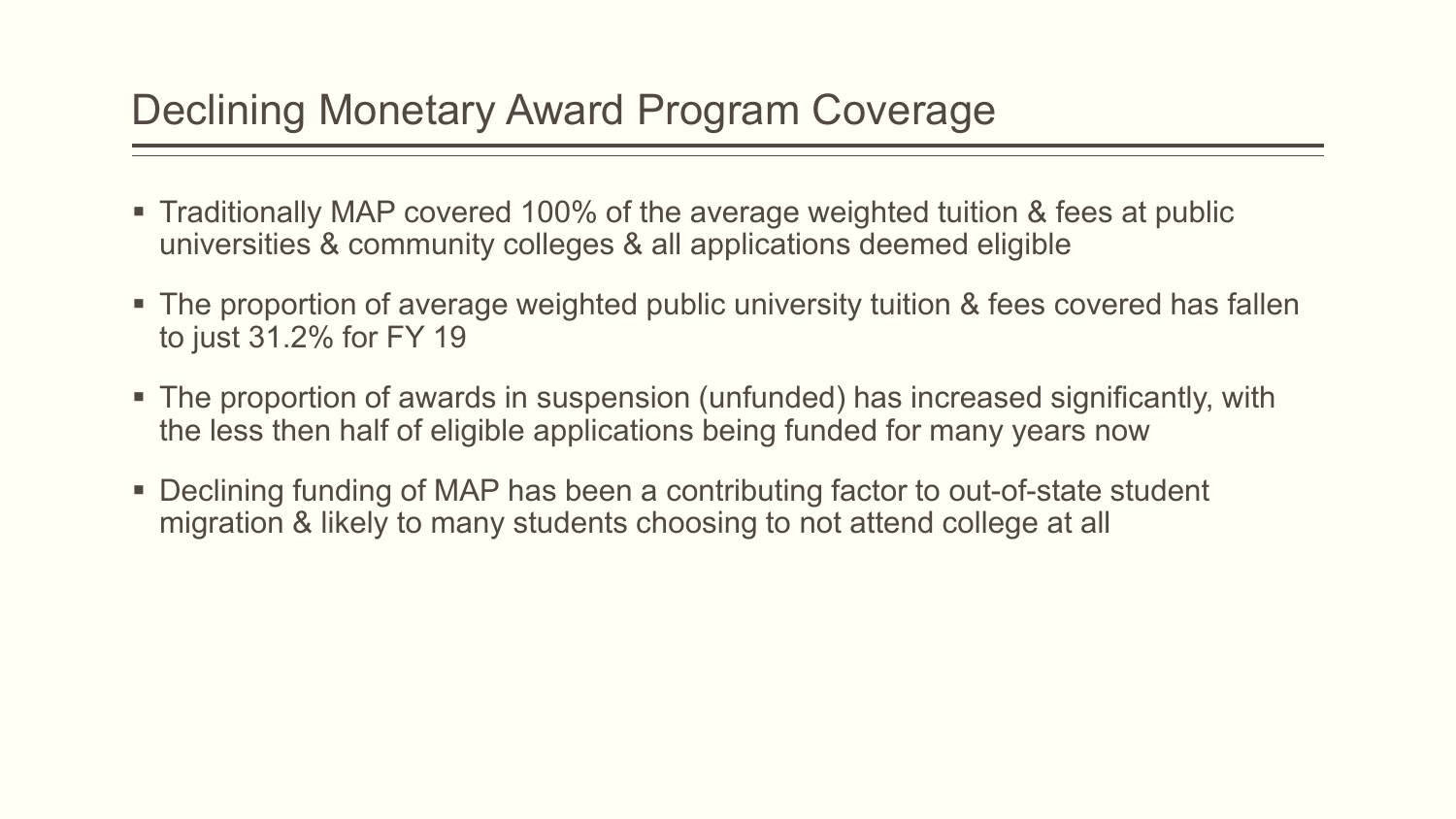#### MAP Coverage of Tuition (Public Univ.)

\* MAP Covered 100% of public university tuition in FY 02 but just 31.2% for FY 19

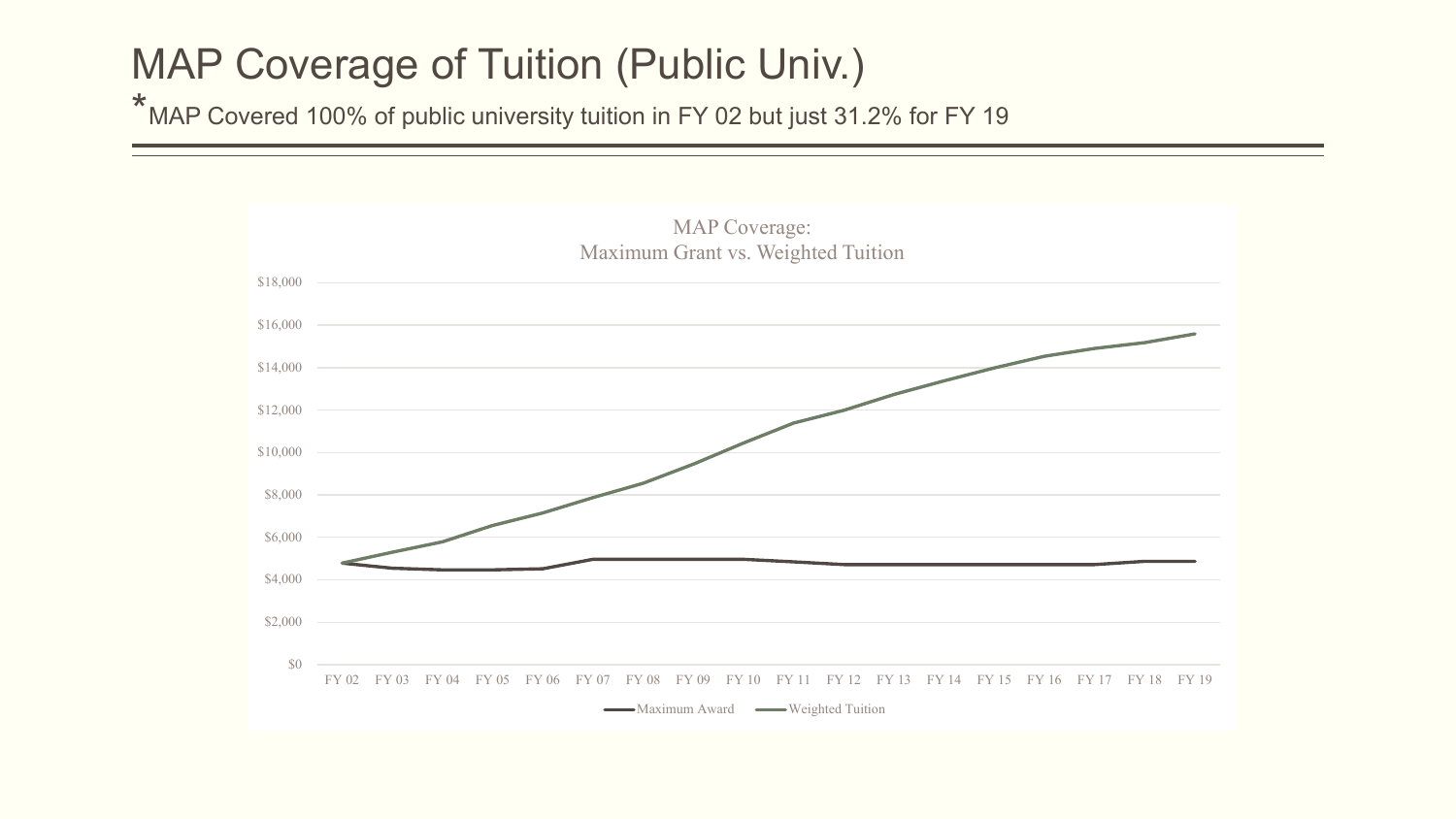#### Pension Payments Increase but NOT for Current Liabilities

- Pension (SURS) payments have grown substantially since FY 02, from \$258.1 M to a certified \$1.86 B for FY 20
- **Increases are not for normal costs (current employees) but rather to cover unfunded past liabilities**
- Annual normal costs are generally declining as most new employees are moved to the less generous Tier 2 benefit package
- FY 20 liabilities increase sharply due primarily to a change in actuarial assumptions & one- time savings from FY 19 not available in FY 20

| <b>Distribution of State Certified SURS Pension Contributions</b> |                     |         |                 |         |   |                    |    |                 |            |                  |        |                       |                  |
|-------------------------------------------------------------------|---------------------|---------|-----------------|---------|---|--------------------|----|-----------------|------------|------------------|--------|-----------------------|------------------|
| \$ in Thousands                                                   |                     |         |                 |         |   |                    |    |                 |            |                  |        |                       |                  |
|                                                                   | <b>Normal Costs</b> |         |                 |         |   | <b>State Total</b> |    |                 | <b>Net</b> |                  | % Past |                       |                  |
| $FY$                                                              | Total               |         | <b>Employee</b> |         |   | <b>State</b>       |    | <b>Expenses</b> |            | <b>Certified</b> |        | <b>Past Liability</b> | <b>Liability</b> |
| 2017                                                              | S                   | 703,138 |                 | 283,520 |   | 419,618            |    | 16,087          | S          | 1,651,426        |        | 1,215,721             | 73.6%            |
| 2018                                                              | S                   | 689,456 |                 | 285,632 |   | 403,824            |    | 16,690          | S          | 1,629,308        |        | 1,208,794             | 74.2%            |
| 2019                                                              | Ś.                  | 676,719 |                 | 278,992 | S | 397,727            |    | 17,316          |            | 1,655,543        |        | 1,240,500             | 74.9%            |
| 2020                                                              |                     | 716,385 |                 | 281,315 |   | 435,070            | \$ | 17,293          | S          | 1,855,938        |        | 1,403,575             | 75.6%            |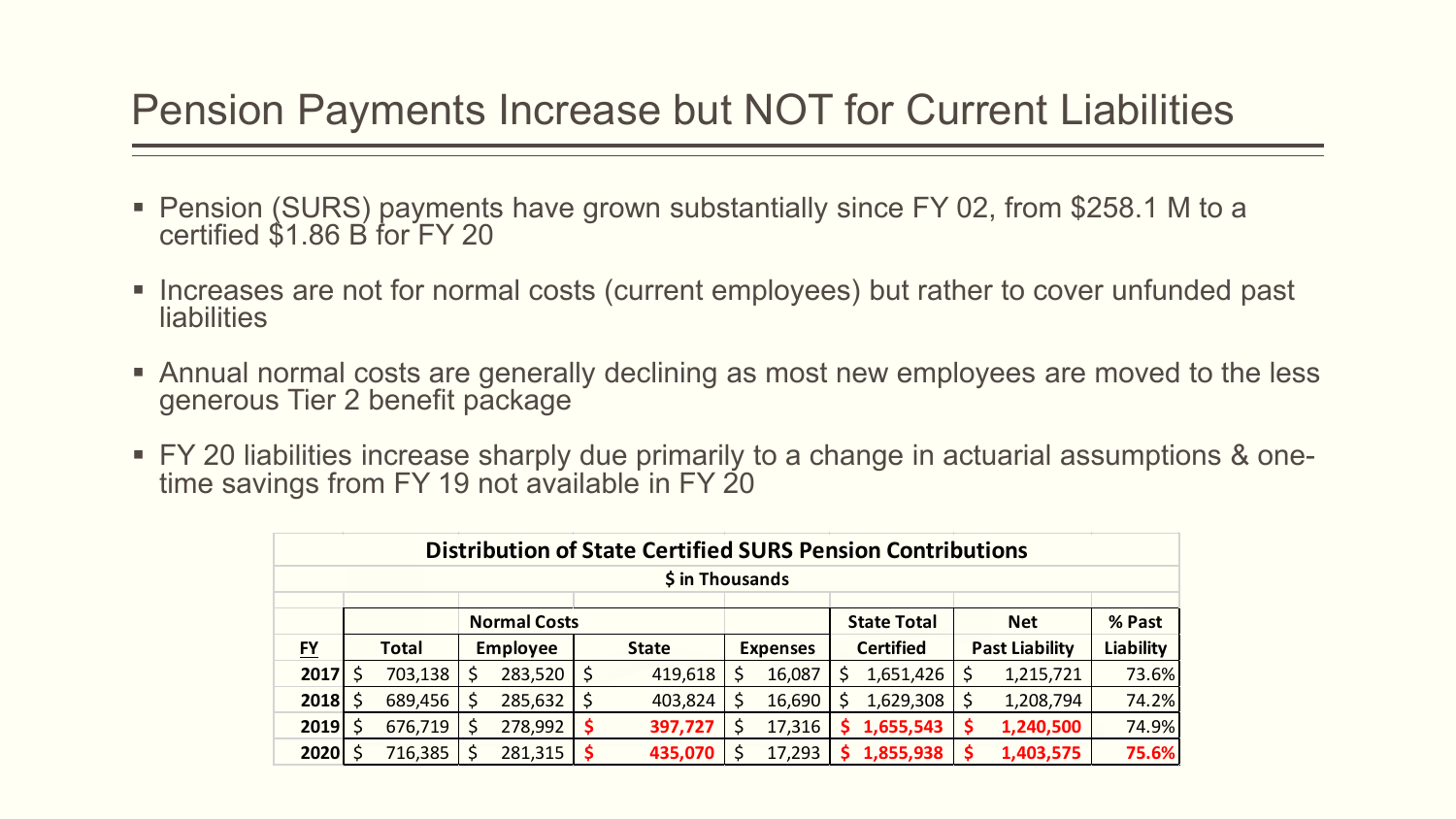# REVIEW OF ILLINOIS HIGHER EDUCATION FUNDING RECOMMENDATIONS FOR FY 2020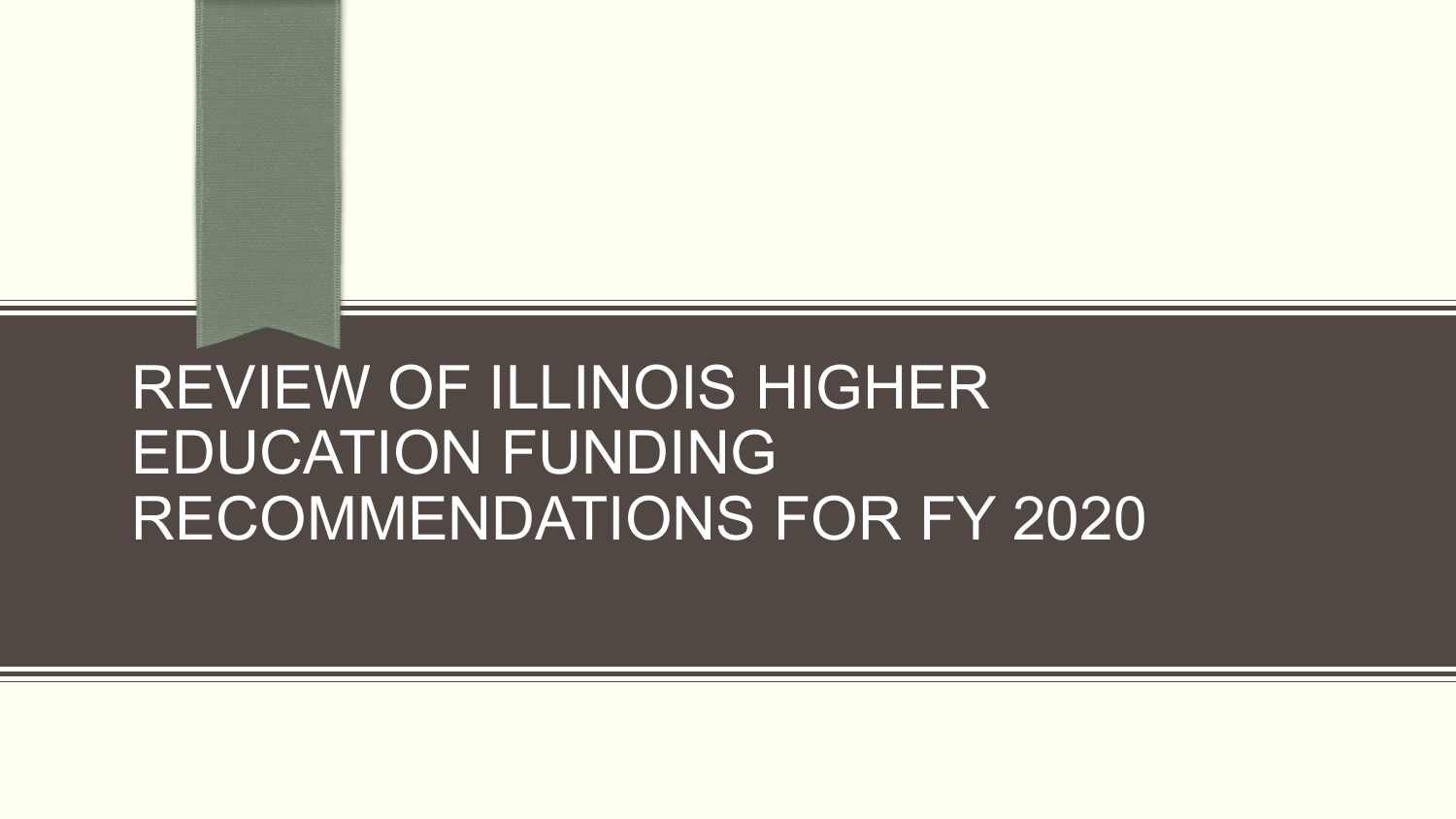#### FY 2020 Budget Recommendation Decision Rules

- 10% increase for universities & community colleges returns roughly to FY 15/17 level
	- In-line with incoming Governor's campaign suggestion
	- **A number of larger requests, for which there is reasonable justification, but this allows for equitable treatment & it still would represent the largest increase in at least 30 years**
- Requested increase for MAP equal to last two IBHE requests & in-line with incoming Governor's campaign suggestions for MAP
- Additional funding for AIM HIGH because to do otherwise would mean the program would only cover one class of students, greatly diminishing its impact
- 10% increase for programs but by 10% in FY 18 but no increases for programs which were not cut, to emphasize the need to prioritize programs which were cut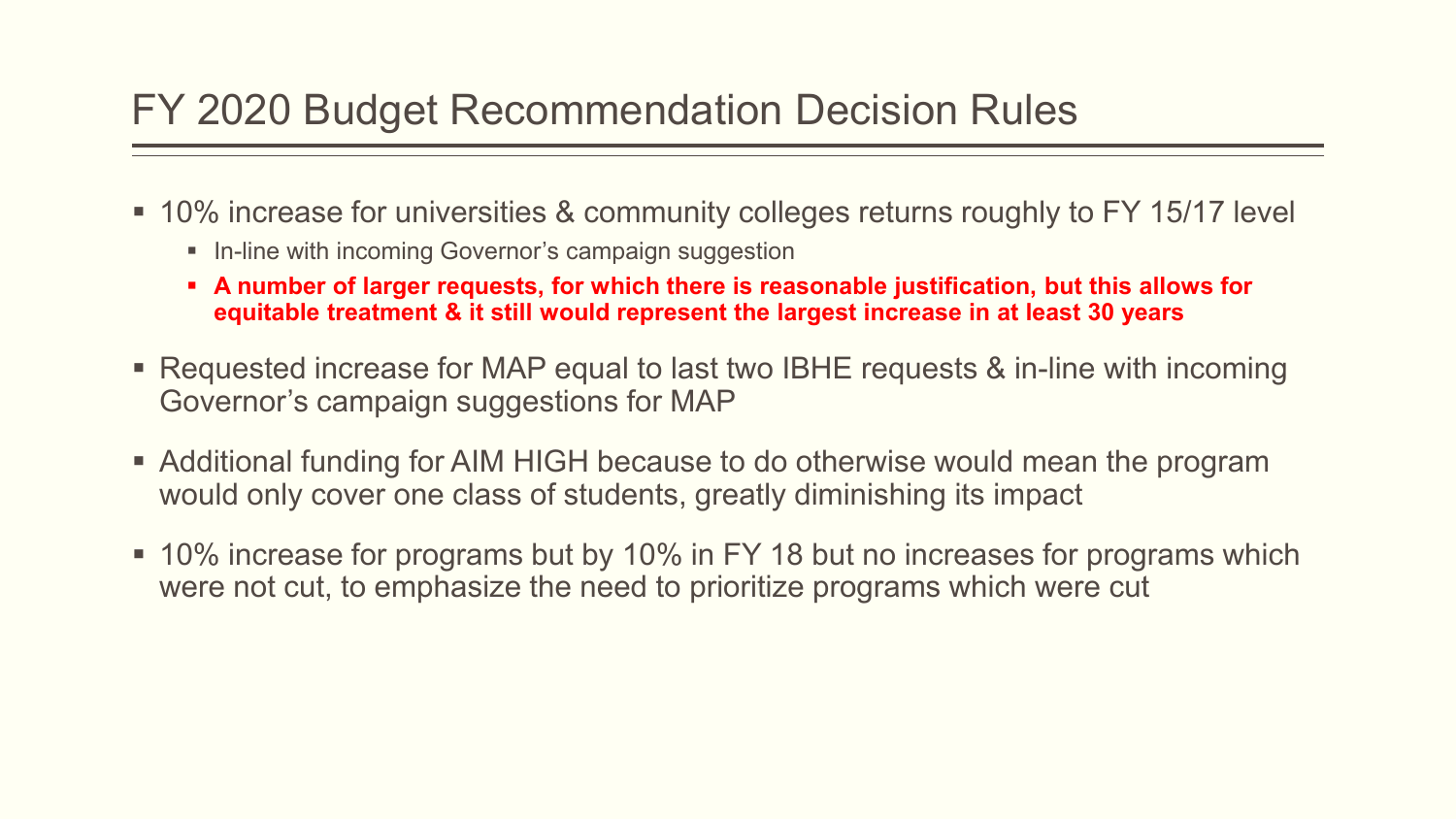#### Universities: \$1,215,341,700

- Increase of 10% over FY 19,  $$110.3$  M
	- Only represents a 1.1% increase over FY 15 funding
	- 6.1% less than FY 15 funding level when adjusted for CPI inflation & a greater reduction compared to the Higher Education Price Index
- Emphasis on the for state funding to allow universities to keep pace with inflation, continue their recovery, hold down tuitions, and stay competitive
- A number of universities requested more than a 10% increase & there is justification for more but known factors in state finances make even 10% ambitious
	- The state continues to carry over \$6 B in unpaid bills & it is generally acknowledged the state is running a deficit this year
	- State pension systems, including SURS, will be asking for an increase of close to \$1 B
- In a historical context, the largest increase since FY 90 was 6.6%, for FY 02
	- Since FY 02 the largest increase was 2.7%, for FY 02
	- Four times since FY 02 university funding has been cut by 6% or more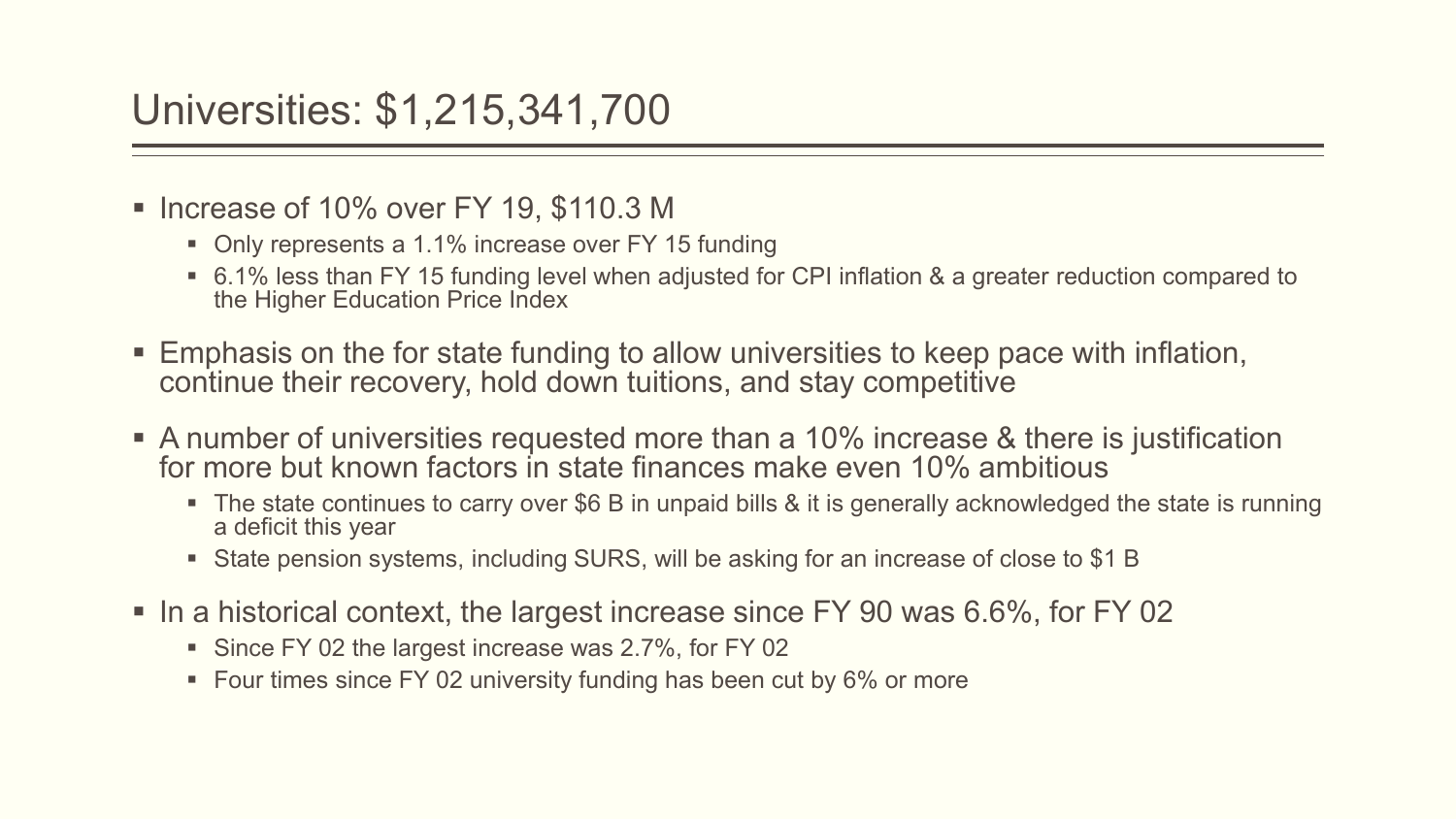#### Keeping Pace with Inflation: Flat Tuition or Flat State Funding

| <b>Maintain Buying Power with No Increase in Tuition</b>   |                 |          |            |  |  |
|------------------------------------------------------------|-----------------|----------|------------|--|--|
|                                                            | \$ Distribution | Increase | <b>Net</b> |  |  |
| <b>Inflation</b>                                           | 100%            | 2.60%    | 102.60%    |  |  |
| <b>Univ. Income Fund</b>                                   | 65.1%           | $0.00\%$ | 65.10%     |  |  |
| <b>State \$</b>                                            | 34.9%           | 7.45%    | 37.50%     |  |  |
| <b>Net</b>                                                 |                 |          | 102.60%    |  |  |
| <b>Maintain Buying Power if No Increase in State Funds</b> |                 |          |            |  |  |
|                                                            | \$ Distribution | Increase | <b>Net</b> |  |  |
| <b>Inflation</b>                                           | 100%            | 2.60%    | 102.60%    |  |  |
| <b>Univ. Income Fund</b>                                   | 65.1%           | 4.00%    | 67.70%     |  |  |
| State \$                                                   | 34.9%           | $0.00\%$ | 34.90%     |  |  |
| <b>Net</b>                                                 |                 |          | 102.60%    |  |  |

\* Reflects change in revenues but due to Truth in Tuition law, tuition can only be applied to new students so tuition increase would need to be at least twice as large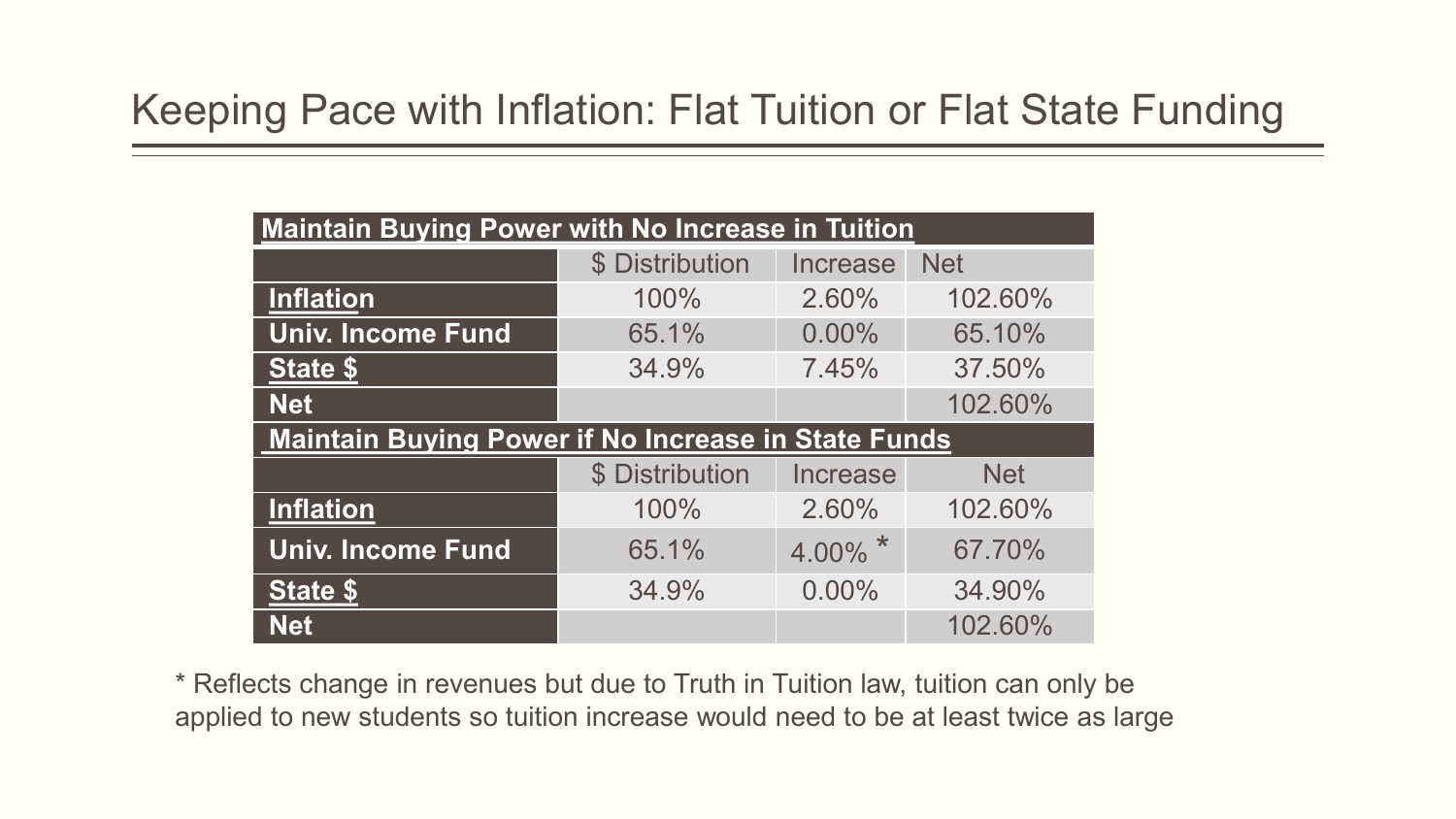#### Community Colleges: \$293,621,500

- Increase of 10% over FY 19, \$23.3 M
- Issues faced by community colleges similar to universities
	- Only represents a 1.1% increase over FY 15 funding
	- 6.1% less than FY 15 funding level when adjusted for CPI inflation & a greater reduction compared to the Higher Education Price Index
- Although, state appropriations are a much smaller portion of community college revenues
	- **Increased state appropriations would mean less pressure of both tuition & property taxes**
- New funding would help community colleges hold down tuitions & property taxes, & continue to offer the educational services needed to develop the workers of the future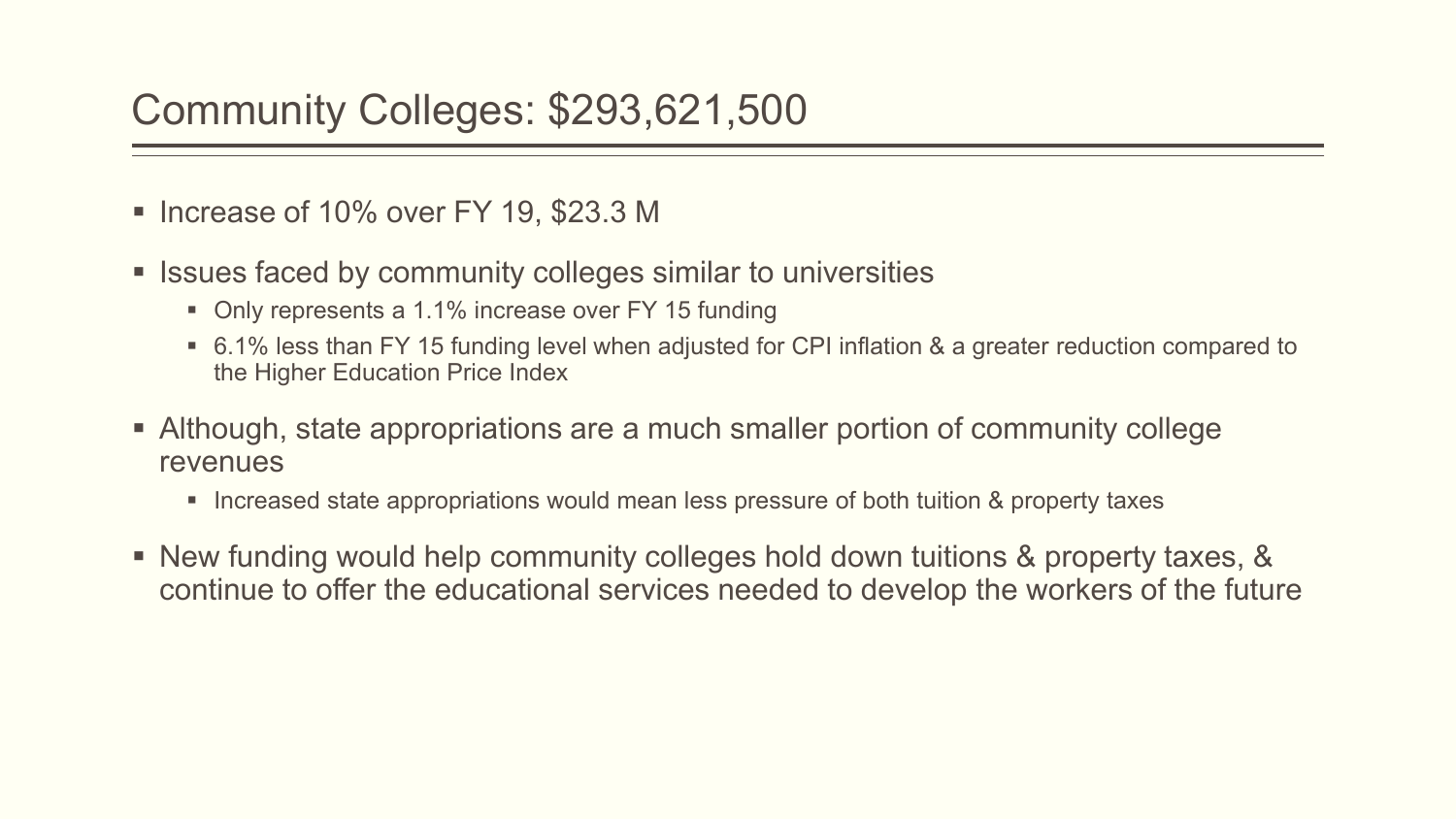- These programs provide services to adults with less than a 12th grade education, adults for whom English is a second language, &high school and adult students pursuing career and technical training
- Funding provides the matching funds required to qualify for the federal funds.
- The Fiscal Year 2020 total general funds recommendation represents funding equal to Fiscal Year 2019 funding levels.
- While increased funding is justified, due to a long period of flat funding, the request reflects flat funding based on our decision rule to focus on programs cut in FY 18
- Unfortunately, an extended period of flat funding is better than what has happened to the other major areas of the higher education budget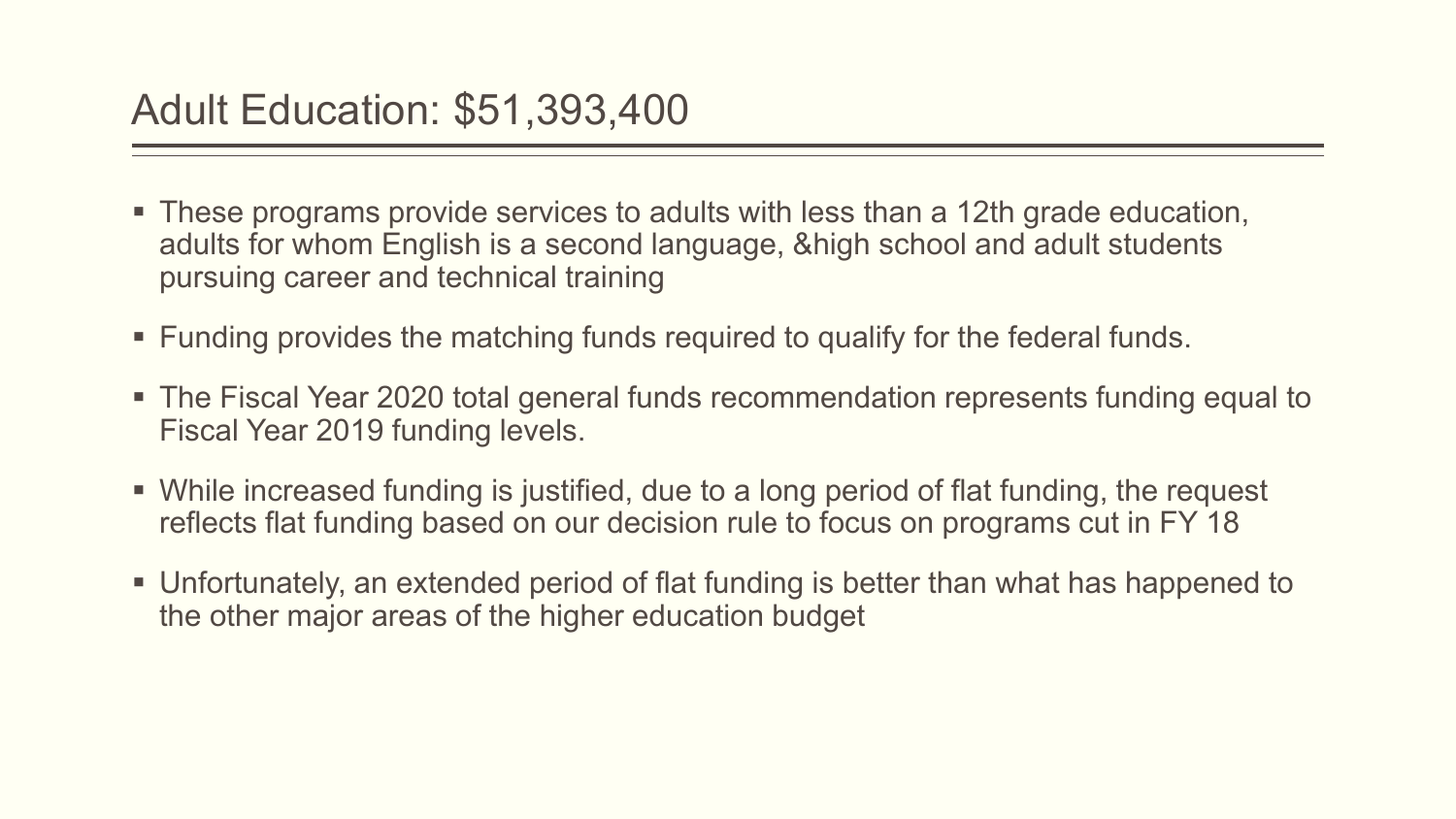#### IBHE Operations: \$3,067,400

- Increase of  $9.3\%$ , a total of  $$261,500$
- Intent to first cover cost increases in main line item & for ILDS
- Requested \$100,000 to fund development of a new Higher Education Master Plan
	- Public Agenda was accepted 10 years ago with the expectation a new plan would be developed
- Request \$100,000 to coordinate promotion of higher education in Illinois with the Coalition for Higher Education put together during the budget impasse
	- To include public universities, community colleges, private colleges & universities, ISAC, & private sector interest groups & businesses
	- Coordinate education & publicity about the benefits of higher education in Illinois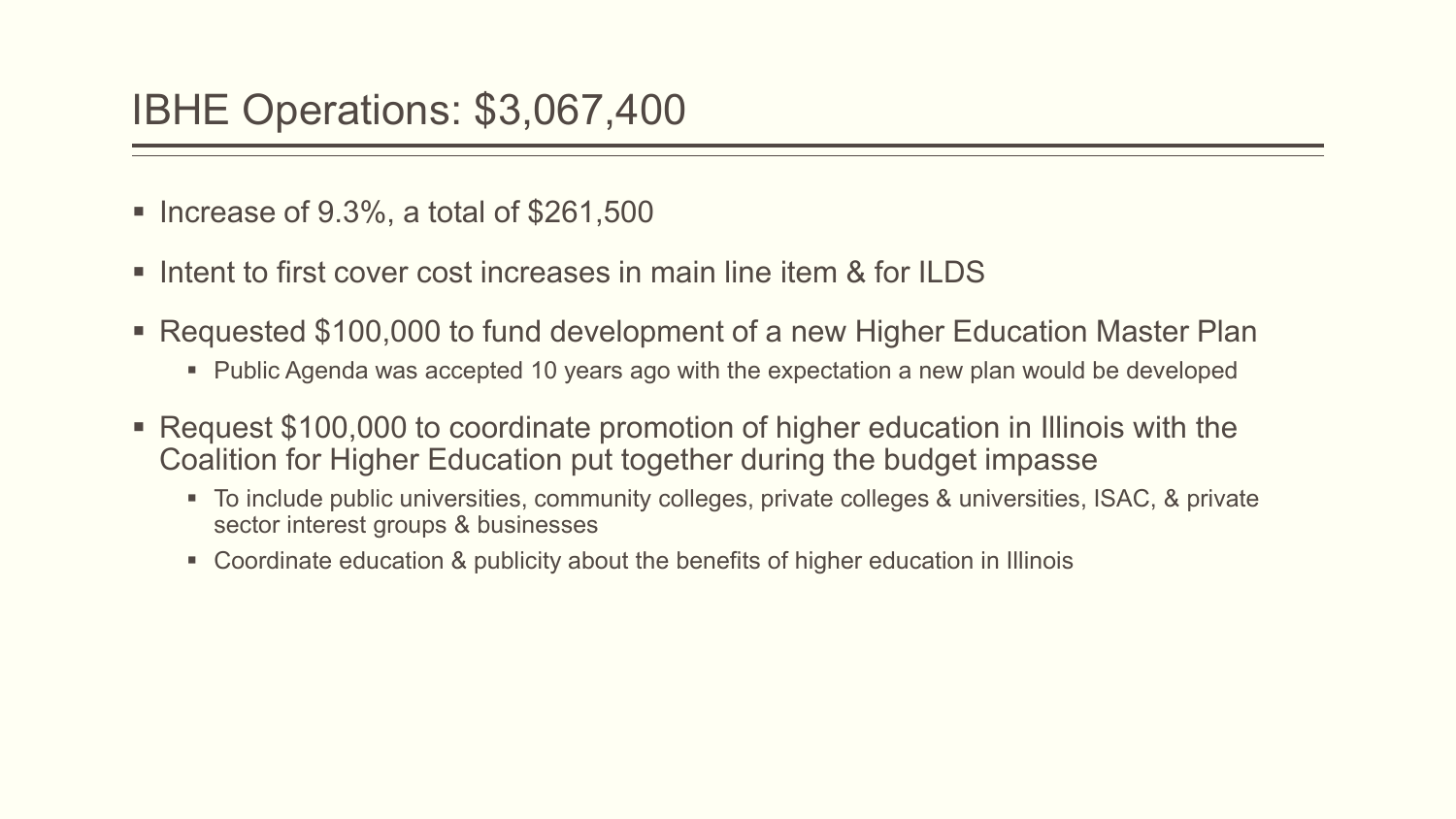#### Financial Assistance for Nonpublic Institutions: \$25,000,000

- The Illinois Financial Assistance Act for Nonpublic Institutions of Higher Learning is an existing law
- The program funded private universities & colleges through FY 04 for enrollment of Illinois students
- The purpose is similar to AIM HIGH in terms of attracting Illinois students to study in Illinois
- **Administrative rules for the program remain on the books**
- If the program is funded, the rules would be significantly modified to reflect our current needs & goals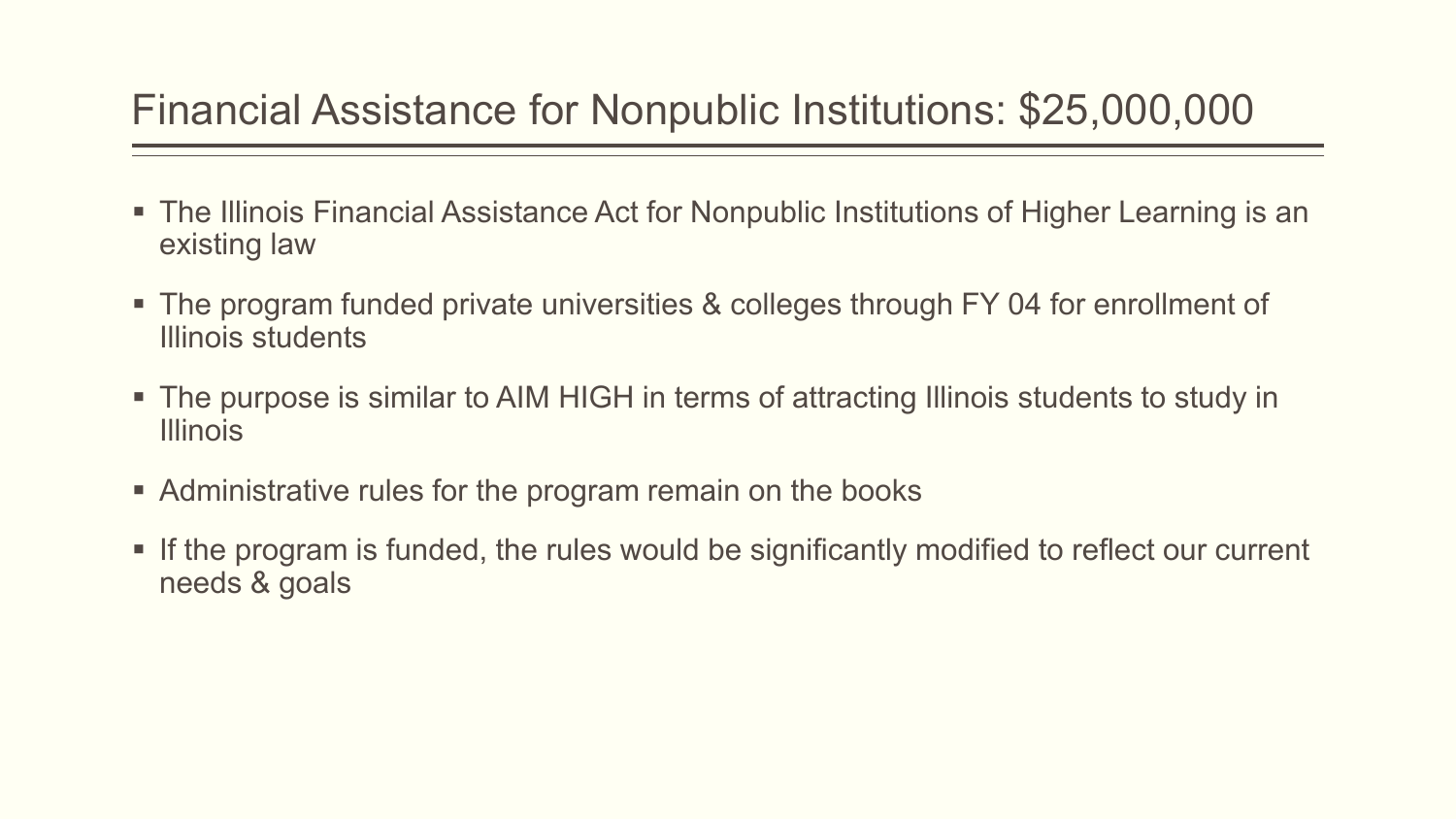#### IBHE Current Grants: \$7,613,000

- Increase of  $$296,100$ , equal to 4.0% overall
- Request for a 10% increase in grants reduced by 10% in FY 18
	- **Quad Cities Graduate Center**
	- **IMSA Fusion**
	- Cooperative Work Study
	- **University Center of Lake County**
	- **Nursing School Grants**
	- Nursing Educator Fellowships
- No additional funding is requested for grants which ere not but in FY 18
	- **Diversify Faculty in Illinois (DFI)**
	- **Grow Your Own**
	- Pathways & Access for Student Success Foundation (formerly STEM CAHMCP)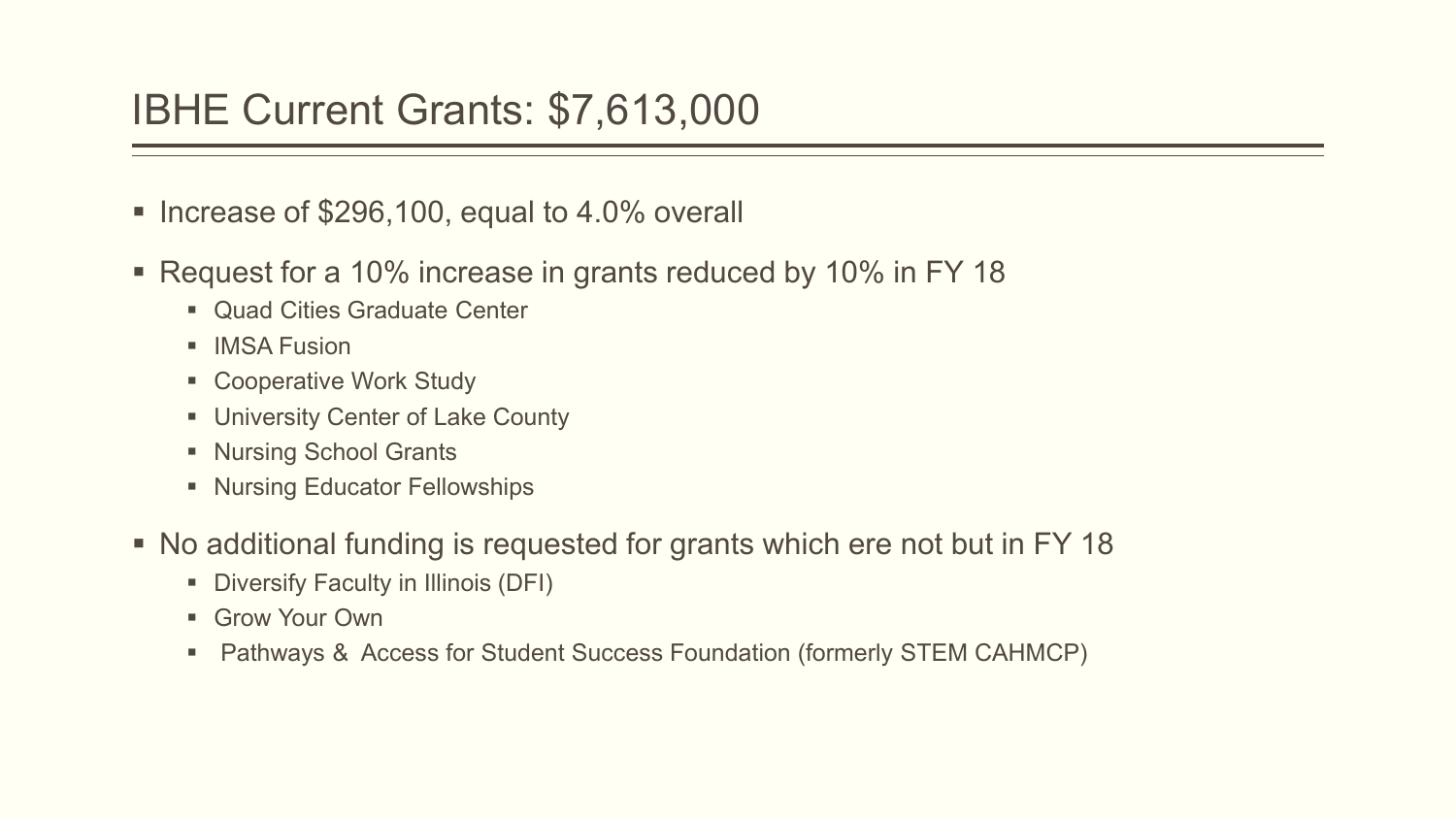#### Monetary Award Program: \$501,341,900

- Request for \$100 M increase is equal to the Board requested increase for the last two fiscal years
- In sync with the incoming Governor's plans for MAP
- Would still leave MAP coverage substantially below historic levels for both the proportion of tuition & fees covered & the proportion of eligible grants paid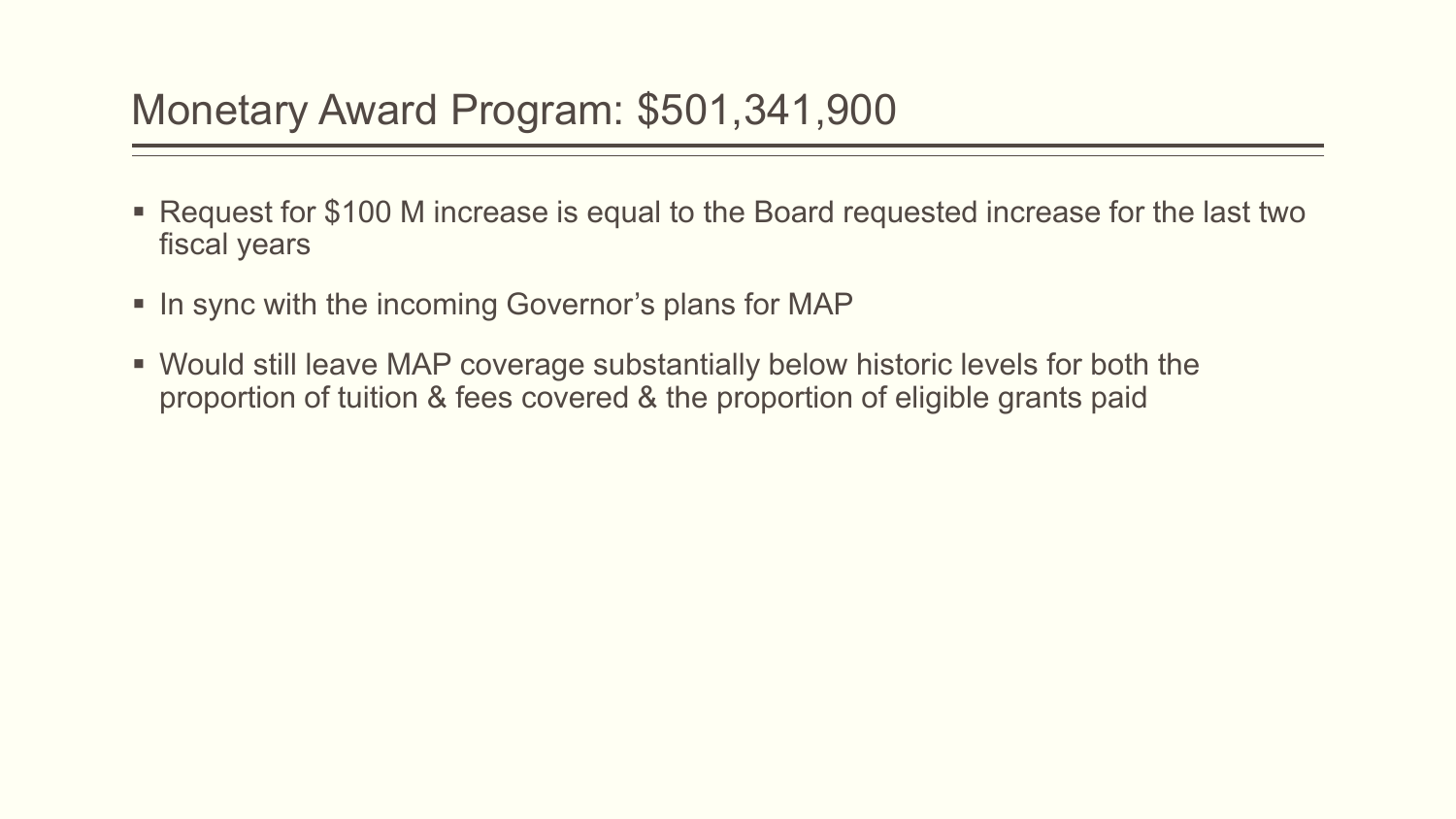#### AIM HIGH: \$45,000,000

- Request is for a \$20 M increase
- **Intent is to cover a second year of this new program**
- The program is set-up to cover up to four years, including the university match
- Without additional funding the program would not be able to cover a second class as outlined in the university plans
- Without additional funding the program would not gain traction in the effort to bring students back to Illinois & improve affordability in general
- The amount requested assumes some students will not return or will lose eligibility for the individual university programs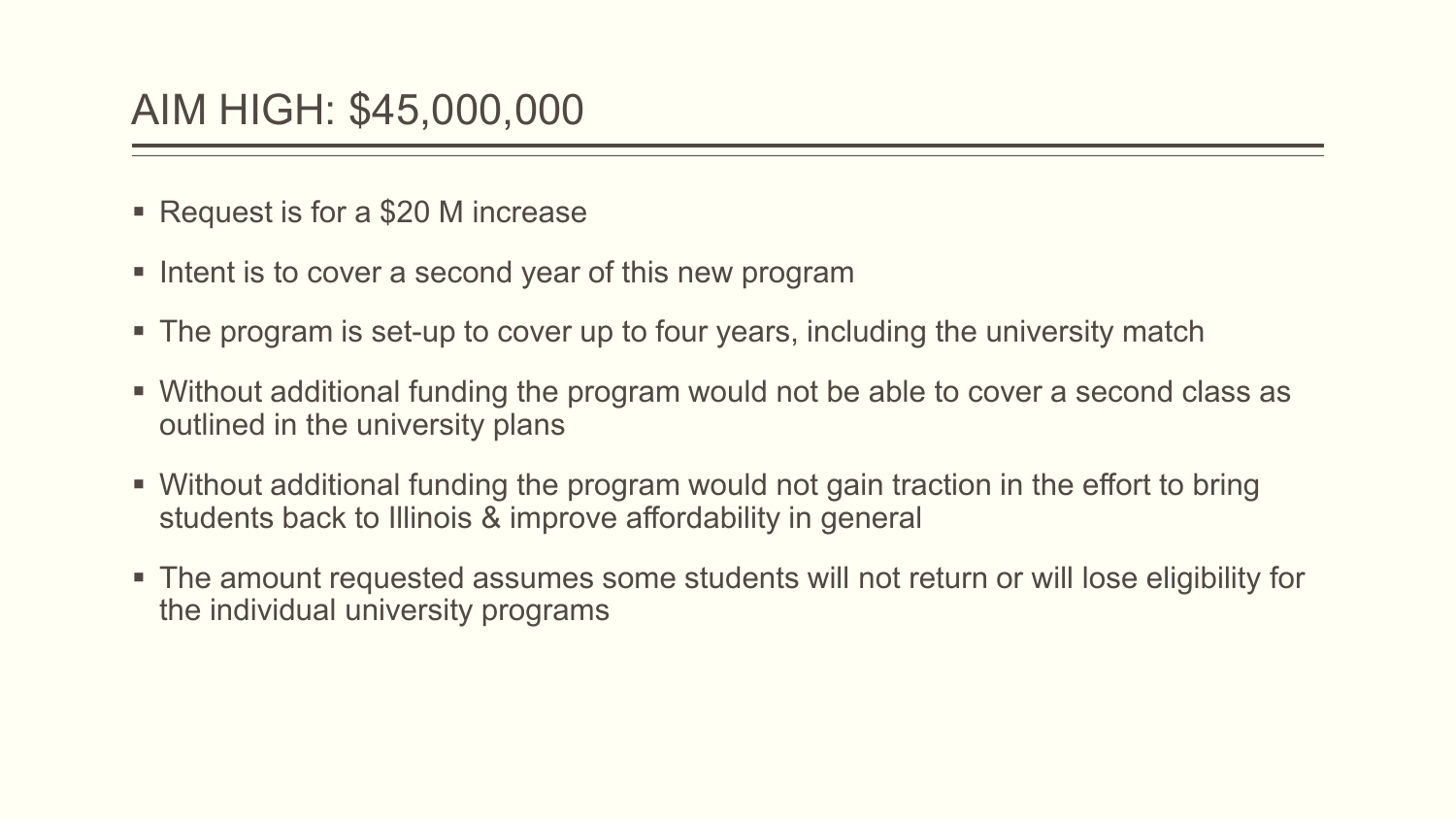#### ISAC Operations: \$8,997,000

- Request would add \$6 M
- This is not a request to increase services
- Traditionally federal loan servicing revenues have been adequate to cover their operations & outreach
- However, with a major change in the loan program they no longer service new loans
- Revenues have fallen sharply, with the projected \$25 M in FY 18 expected to be just \$12 M in FY 20
- ISAC received \$2 M appropriation for FY 19 for this purpose for the first time, to start the transition to state support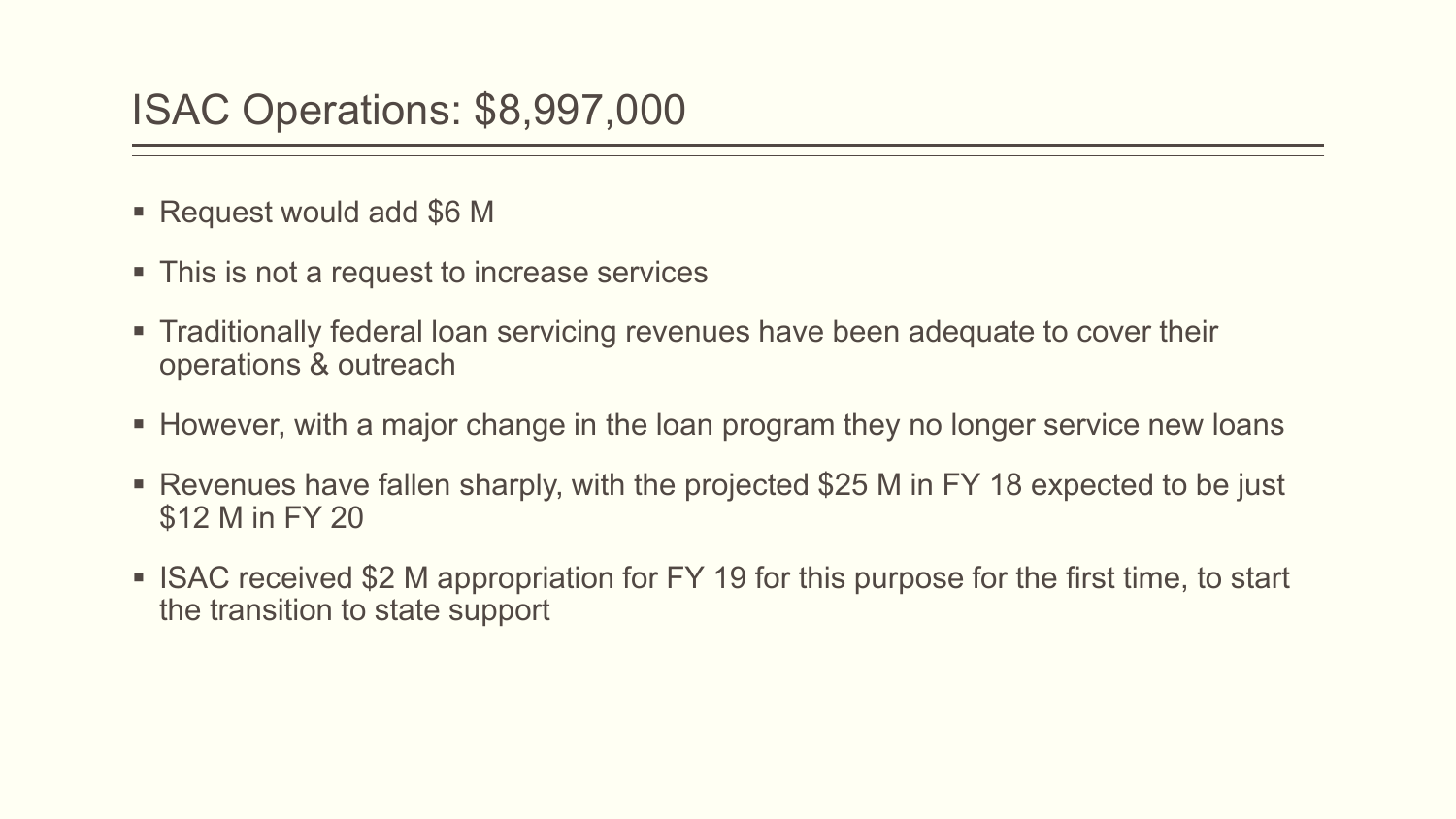#### ISAC Veterans & National Guard Grants: \$26,424,800

- Veterans & National Guard grants have been an unfunded mandate since FY 11
- Universities & community colleges must waive tuition & fees for eligible veterans & National Guard members
	- **ICCB** does get a grant to cover much of the cost for community colleges
- Before funding was phased-out it was a grant program under ISAC
- IBHE has requested the restoration of this funding for many years
- The burden of the program falls more heavily on universities with weaker finances
- The current situation creates a subtle disincentive for schools to recruit veterans 7 National Guard members (Although there is no sign they discourage them.)
- Restored funding would allow schools to more aggressively recruit veterans, which would bring in more federal funds from the federal program as well
	- Many veterans also qualify for similar, but not identical, federal benefits
- ISAC has not requested this funding because students do receive these services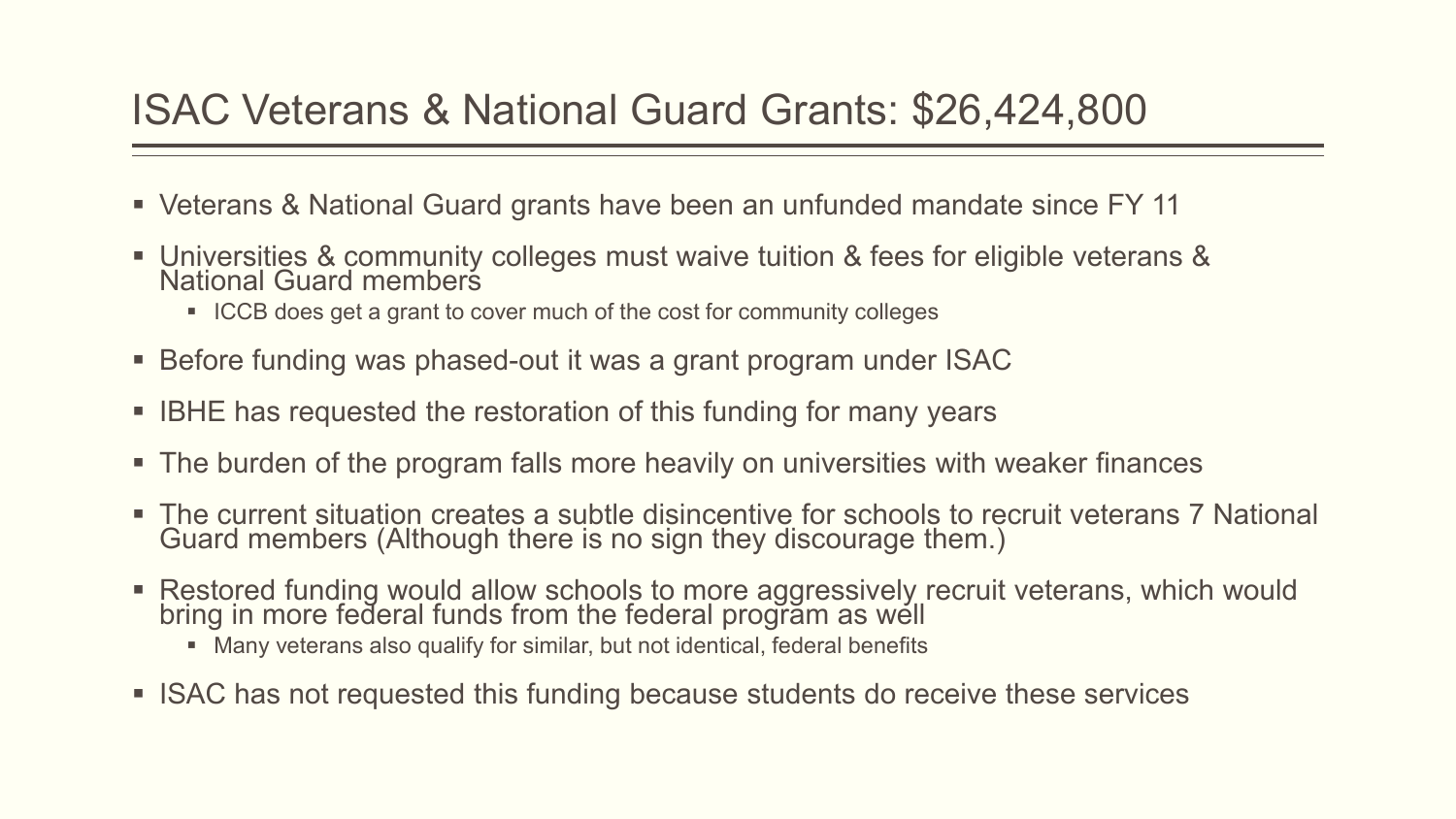#### Other ISAC Grants: \$10,365,700

- ISAC requested increases in a number of their other student assistance programs
	- **Dependent Grants**
	- **Minority Teacher Scholarships**
	- **Veterans Home Loan Repayment**
	- **Nurse Educator Loan Repayment**
	- Teachers Loan Repayment
- **IBHE recommendations do not include increases for these programs because they** were not reduced in FY 18
	- **Piority is given to programs which were cut & to the larger MAP & AIM High programs**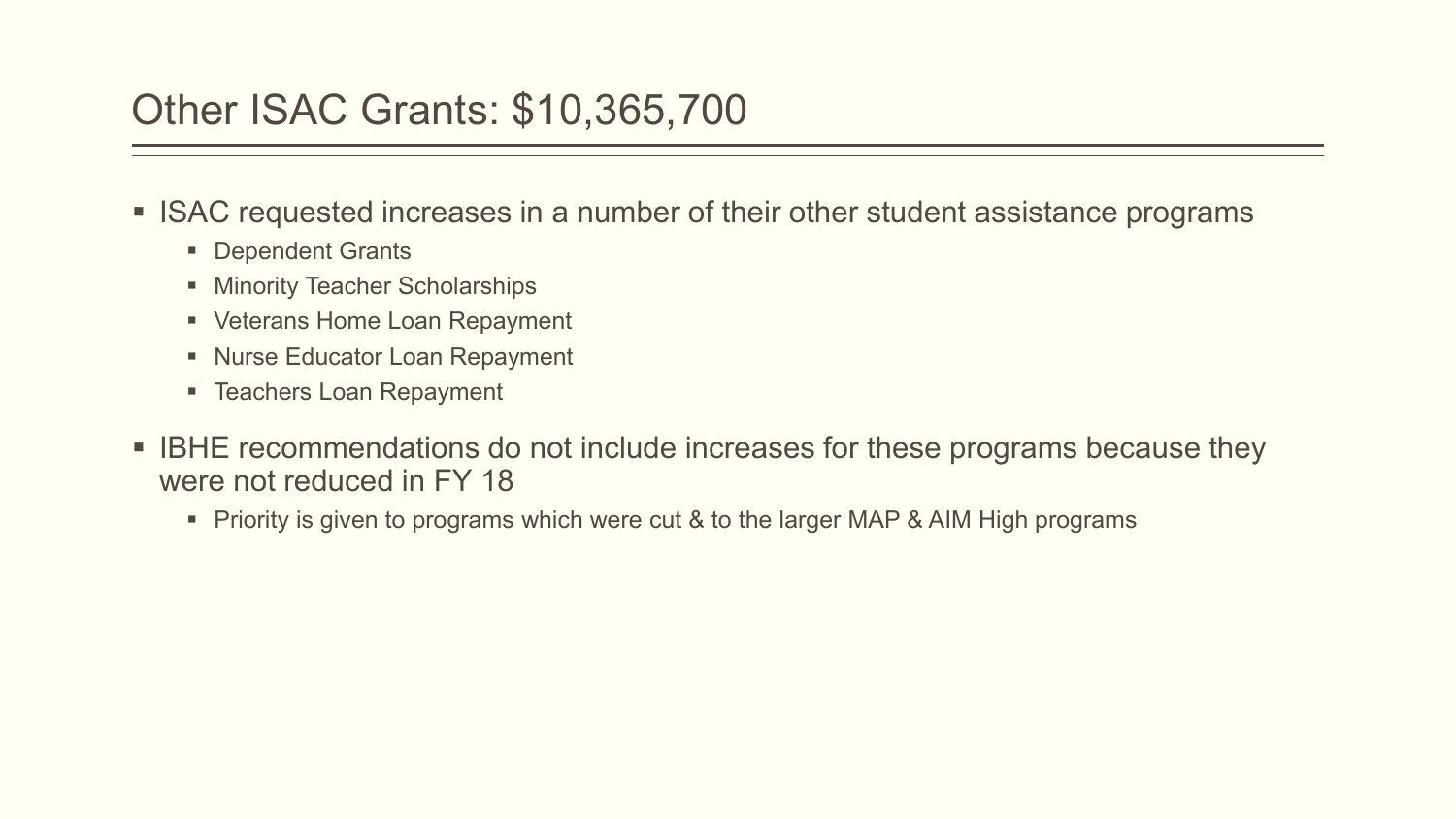#### **State University Civil Service System: \$1,190,400**

- Requested increase of 10%, \$108,200
- **Larger than other operations increases**
- Cuts over time have hurt SUCSS more than others, partially due to their small size
- Responsibilities cannot be reduced
- Particularly difficult for them to continue to fulfill their legal responsibilities in a timely way

#### **Illinois Math & Science Academy: \$18,943,900**

- Requested increase of 3%, \$552,000
- Equal to IMSA request
- Relatively similar to most other administrative requests
- IMSA authority to admit out-of-state students will not move forward until they have new dorms to accommodate the increase in students
	- The number of Illinois students will remain the same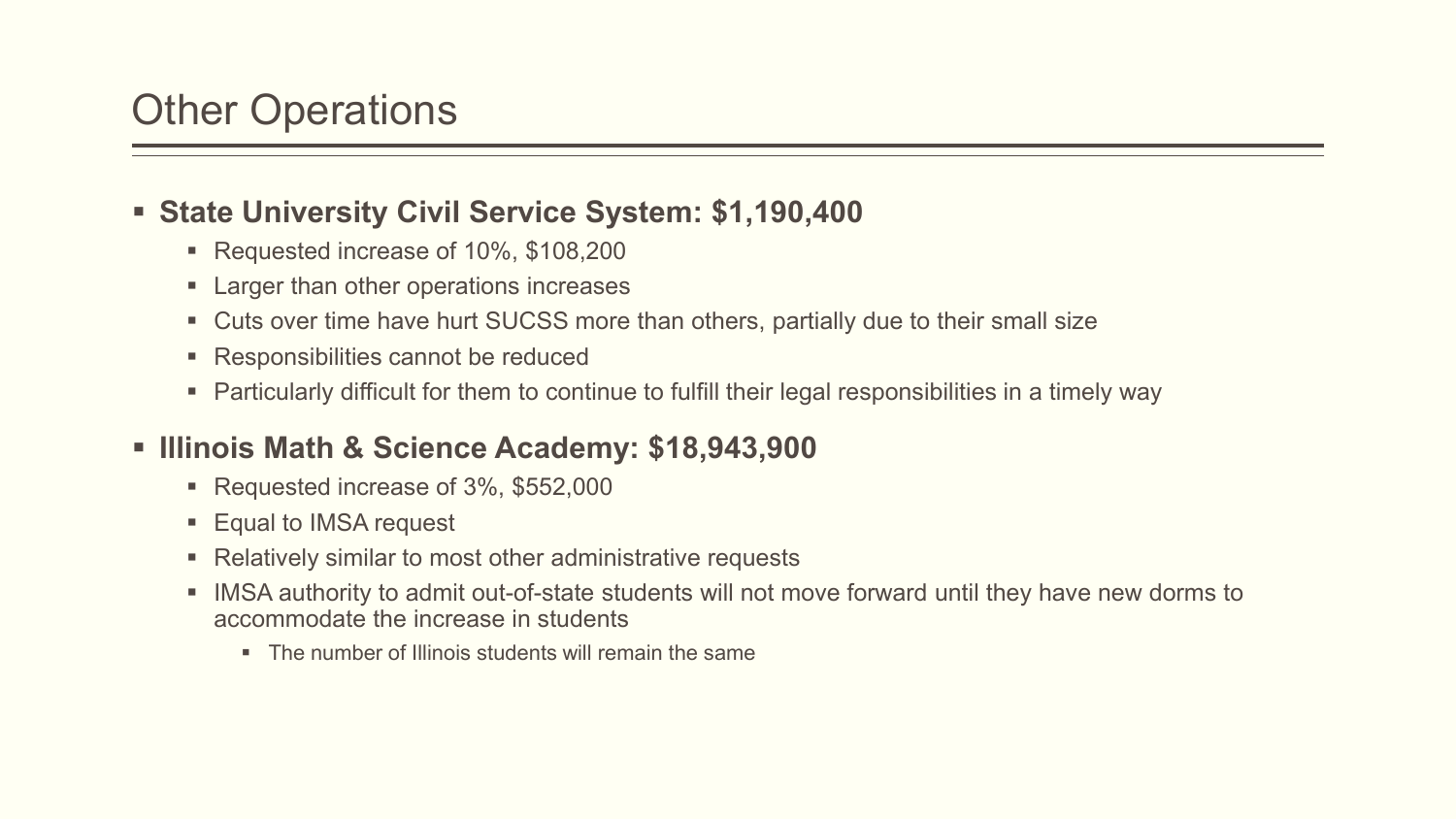## Capital Request

- \$663.9 M capital renewal request is based on 3% of replacement cost for state owned facilities, including IMSA & UCLC plus the community college request
- \$1.5 B in regular capital is largely the same list of projects in place for many years with a few updates, mostly to reflect changes in university priorities
- All FY 19 appropriations are considered reappropriations even though many technically are termed appropriations
- \$40 M in CDB funding has been used for many of the initial releases
- \$92 M of FY 19 funding has been released as of 12/1/18

#### **IBHE Capital Recommendations Summary**

| <b>Capital Renewal</b>           | \$663,889.7   |
|----------------------------------|---------------|
| <b>Public Universities</b>       | \$507,787.5   |
| <b>Community Colleges</b>        | \$150,200.0   |
| <b>IMSA</b>                      | \$5,344.0     |
| University Center of Lake County | \$558.2       |
| <b>Regular Capital</b>           | \$1,479,743.7 |
| <b>Public Universities</b>       | \$1,076,261.3 |
| <b>Community Colleges</b>        | \$351,827.4   |
| <b>IMSA</b>                      | \$3,655.0     |
| Escalations & Emergencies        | \$48,000.0    |
| <b>Fiscal Year 2020 Total</b>    | \$2,143,633.4 |
| <b>Fiscal Year 2019 Capital</b>  | \$974,082.9   |
| University Reappropriations      | \$528,657.0   |
|                                  |               |
| Comm. College Reappropriations   | \$300,991.9   |
| <b>IMSA</b> Reappropriations     | \$4,434.0     |
| <b>Emergency Funding</b>         | \$100,000.0   |
| <b>CDB</b> Funding               | \$40,000.0    |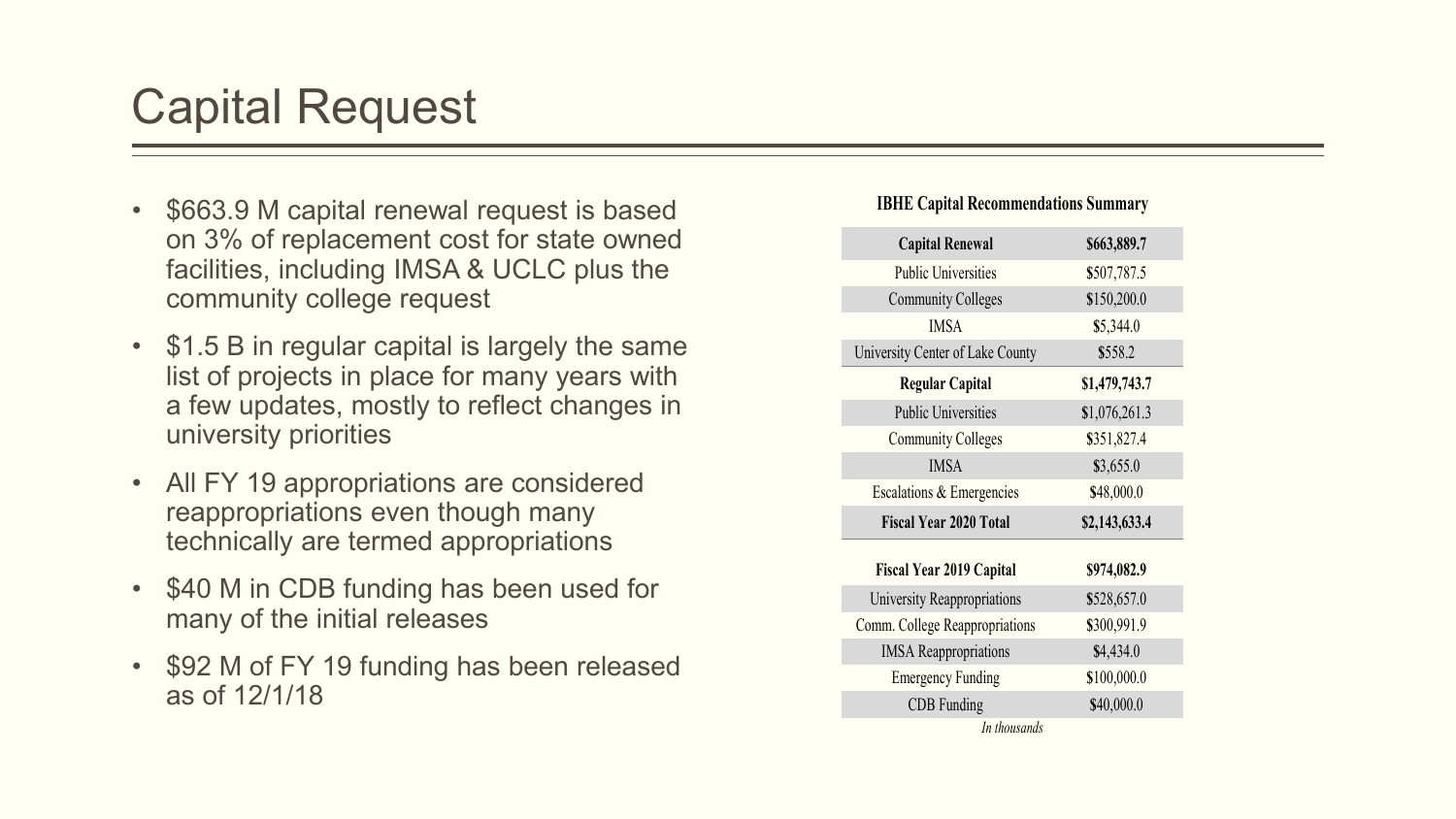## Public University Capital Renewal Request

- 30.9% of the \$24.5 B in university facilities are not supported by state funds
- To keep up with a 50-year replacement cycle for facilities 2% of the replacement cost should be invested each year in capital renewal, \$338.5 M
- If an additional 1% of replacement cost was invested each year it would take 30.9 years to catch-up, \$169.3 M
- 3% total for universities, \$507.8 M
- Table excludes IMSA, UCLC & community colleges

#### **Public University Capital Analysis \***

| <b>Total Square Feet</b>                    |              | 71,739,730        |
|---------------------------------------------|--------------|-------------------|
| Avg. \$/Square Foot                         |              | 341.26            |
| <b>Total Value of University Facilities</b> | <sup>S</sup> | 24, 481, 575, 213 |
|                                             |              |                   |

| 342.18         |
|----------------|
| 16,926,246,303 |
|                |

| 338,525,000 |
|-------------|
| 169,262,500 |
| 507,787,500 |

| ,229,723,000 |
|--------------|
|              |

| <b>Non-State Supported Facilities</b>    |   | 22, 273, 111  |
|------------------------------------------|---|---------------|
| Avg. \$/Square Foot                      | S | 339.21        |
| <b>Est. Value of Non-State Supported</b> | S | 7,555,328,910 |
| % Non-State Supported Facilities         |   | $30.9\%$      |

| 22, 273, 111  |
|---------------|
| 339.21        |
| 7,555,328,910 |
| $30.9\%$      |

2% Current Capital Renewal

**3% Capital Renewal Request \$ 507,787,500** 

FY 19 Deferred Maintenance **Est. Years to Recovery @1%** 

 $1\%$  Catch-up Funding